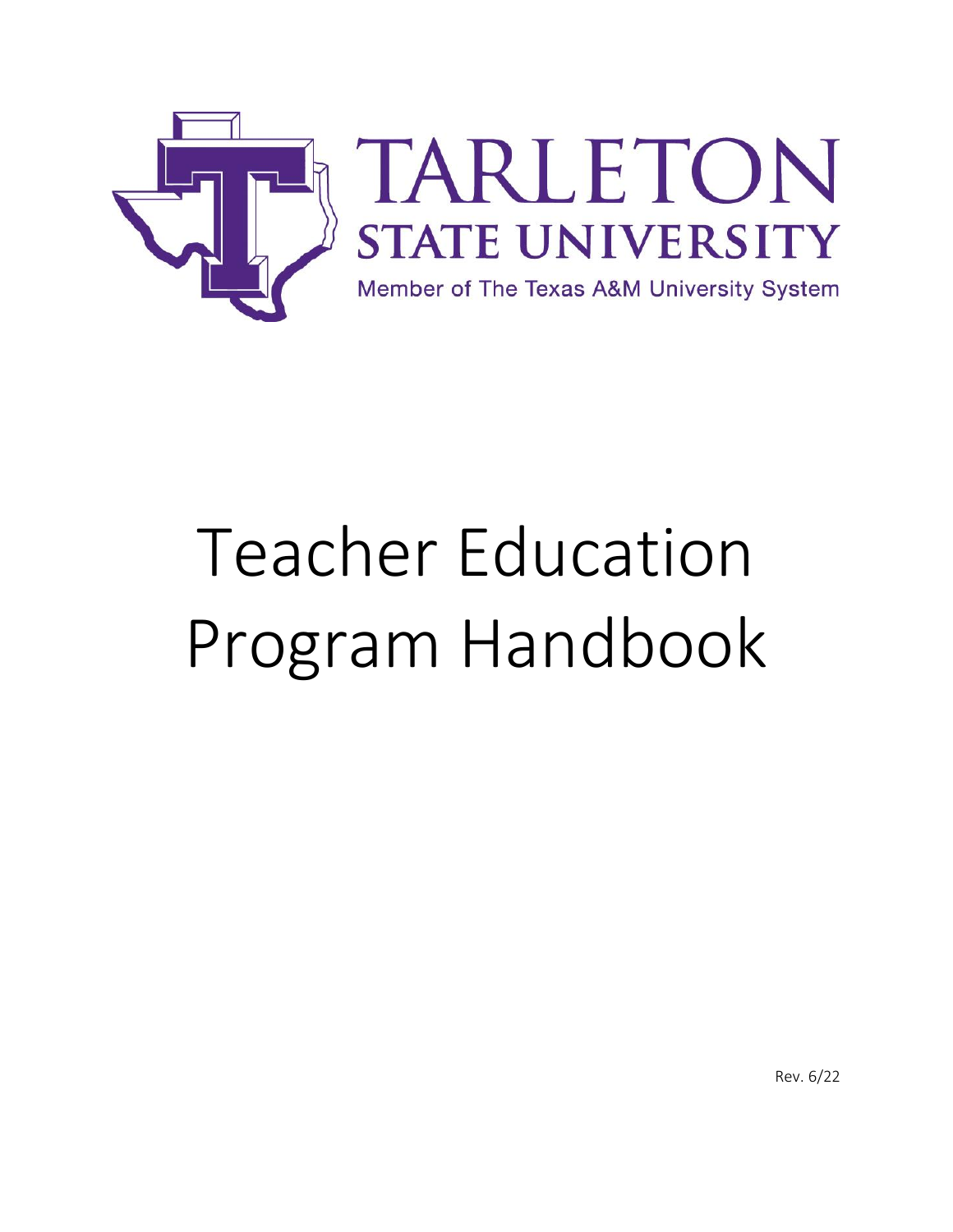#### [College of Education and Human Development](#page-2-0)

[Mission of the College of Education and Human Development](#page-3-0)

[Mission of Educator Preparation Services](#page-3-1)

[Goals of the Tarleton Teacher Education Program](#page-3-2)

[Program Disclosures](#page-3-3)

[FERPA Consent to Release Educational Records and Information](#page-4-0)

[Flagging System](#page-5-0)

[Appeals Procedure](#page-5-1)

[Transfer Students](#page-5-2)

# [Elementary Education Program](#page-7-0)

[Tarleton Proficiencies for Elementary Certification Majors](#page-7-1)

[Elementary Education Admission Standards and Procedures](#page-9-0)

[Retention in the Teacher Education Program](#page-10-0)

[Secondary/All-Level Program](#page-12-0)

[Secondary/All-Level Educator Certificates](#page-12-1)

[Secondary/All-Level Admission Standards and Procedures](#page-12-2)

[Retention in the Teacher](#page-14-0) Education Program

## [Field Experiences & Testing](#page-15-0)

[Block I, Block II, and Block III Information](#page-15-1)

[Clinical Teaching Information](#page-17-0)

[Tarleton Policies Governing TExES](#page-20-0) Certification Exams

[Additional Certification Testing Information](#page-21-0)

[Important State-Mandated Laws and Guidelines](#page-22-0)

[Important Laws for Clinical Teachers / Interns](#page-22-1)

[Code of Ethics & Standard Practices for Texas Educators](#page-23-0)

[TExES Themes](#page-26-0)

[Complaint Process](#page-28-0)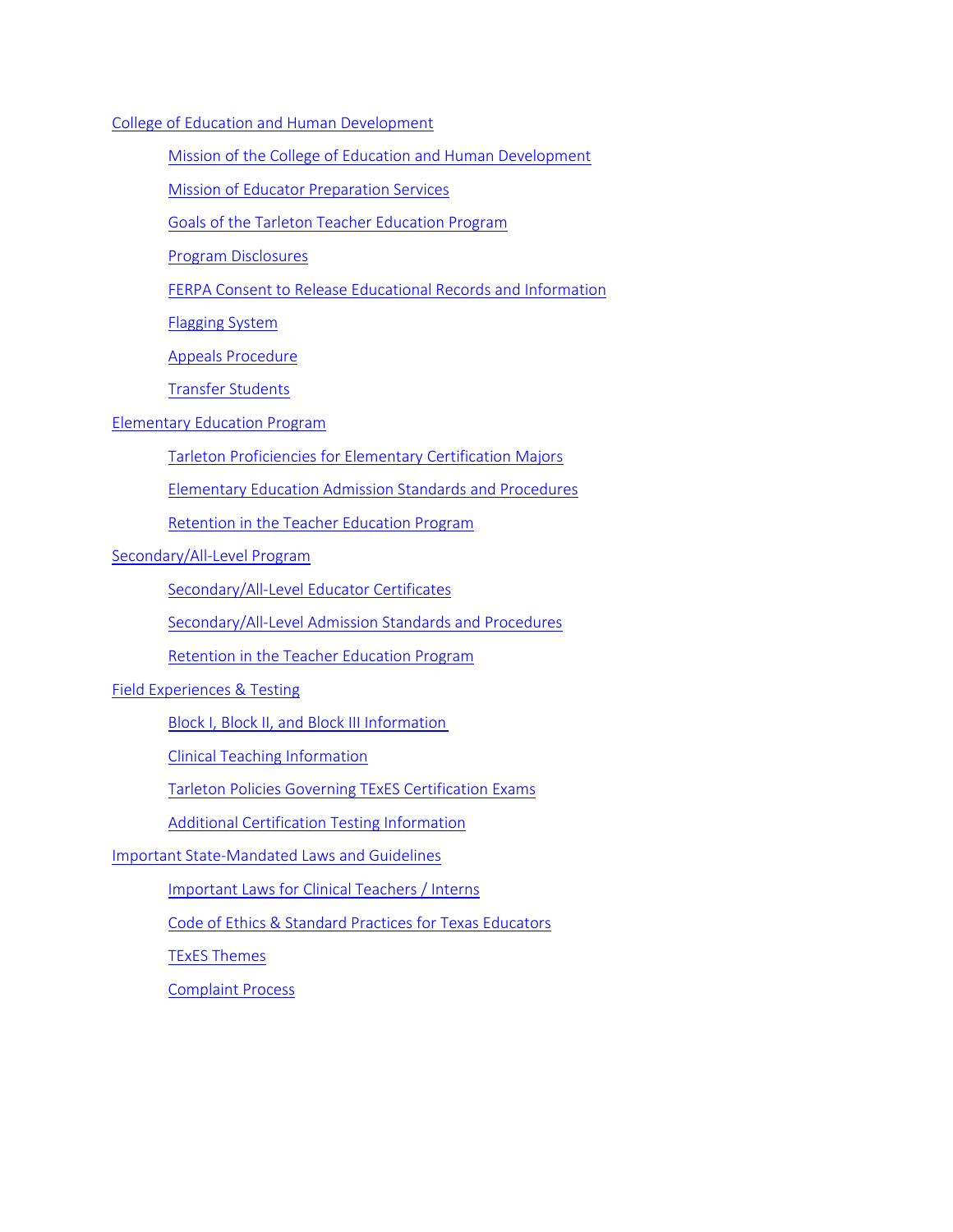#### <span id="page-2-0"></span>College of Education and Human Development

Teacher education is one of the major programs at Tarleton State University. It emphasizes broad general education as a foundation for mastery of teaching skills and specialized knowledge in an academic discipline. The primary purpose of teacher education is to prepare highly qualified teachers for Texas and the nation.

The College of Education and Human Development includes the Department of Curriculum and Instruction, the Department of Educational Leadership and Technology, the Department of Psychological Sciences, and the School of Kinesiology, which houses the Department of Health and Human Performance and the Department of Sport Science. The mission of the College of Education and Human Development is to provide students in kinesiology, professional education, and other behavioral sciences with a quality education through academic, cultural, and leadership experiences, and to provide leadership through scholarship and service to the community and professions. Programs in the College of Education and Human Development prepare students for challenging, gratifying, and socially significant careers.

Degree programs offered include the Bachelor of Applied Arts and Sciences in Child Development and Family Studies, Bachelor of Applied Arts and Sciences in Kinesiology, Bachelor of Science in Child Development and Family Studies, Bachelor of Science in Kinesiology, Bachelor of Science in Elementary Teacher Education, Bachelor of Science in Secondary Education, Bachelor of Science in Psychology, Bachelor of Science in Sports Management, the Master of Education degree with majors in Curriculum and Instruction, Educational Administration, and Kinesiology, a Master of Science in Kinesiology, a Master of Science in Applied Psychology, a Master of Science in Child and Family Studies, and a Doctorate of Education in Educational Leadership. Several teaching supplemental and professional certificates are also offered in conjunction with different academic departments.

In addition to its teaching function, the college has a strong service commitment to public schools, human service agencies, and the University Interscholastic League. Each year the college plays host to a variety of professional development institutes for educators and interscholastic events for public schools. Tarleton professors actively provide consultation and technical assistance to schools and human service agencies.

The individuals listed below are available to guide and direct as needed. Dr. Kimberly Rynearson Dean, College of Education and Human Development E.J. Howell Building, Room 105, (254) 968-9916

Dr. Christopher Sloan Assistant Dean, College of Education and Human Development E.J. Howell Building, Room 105, (254) 968-9088

Dr. Christy Reed Head, Department of Curriculum and Instruction E.J. Howell Building, Room 320, (254) 968-0730

Dr. Elizabeth Garcia Assistant Department Head, Department of Curriculum and Instruction E.J. Howell Building, Room 320, (254) 968-0730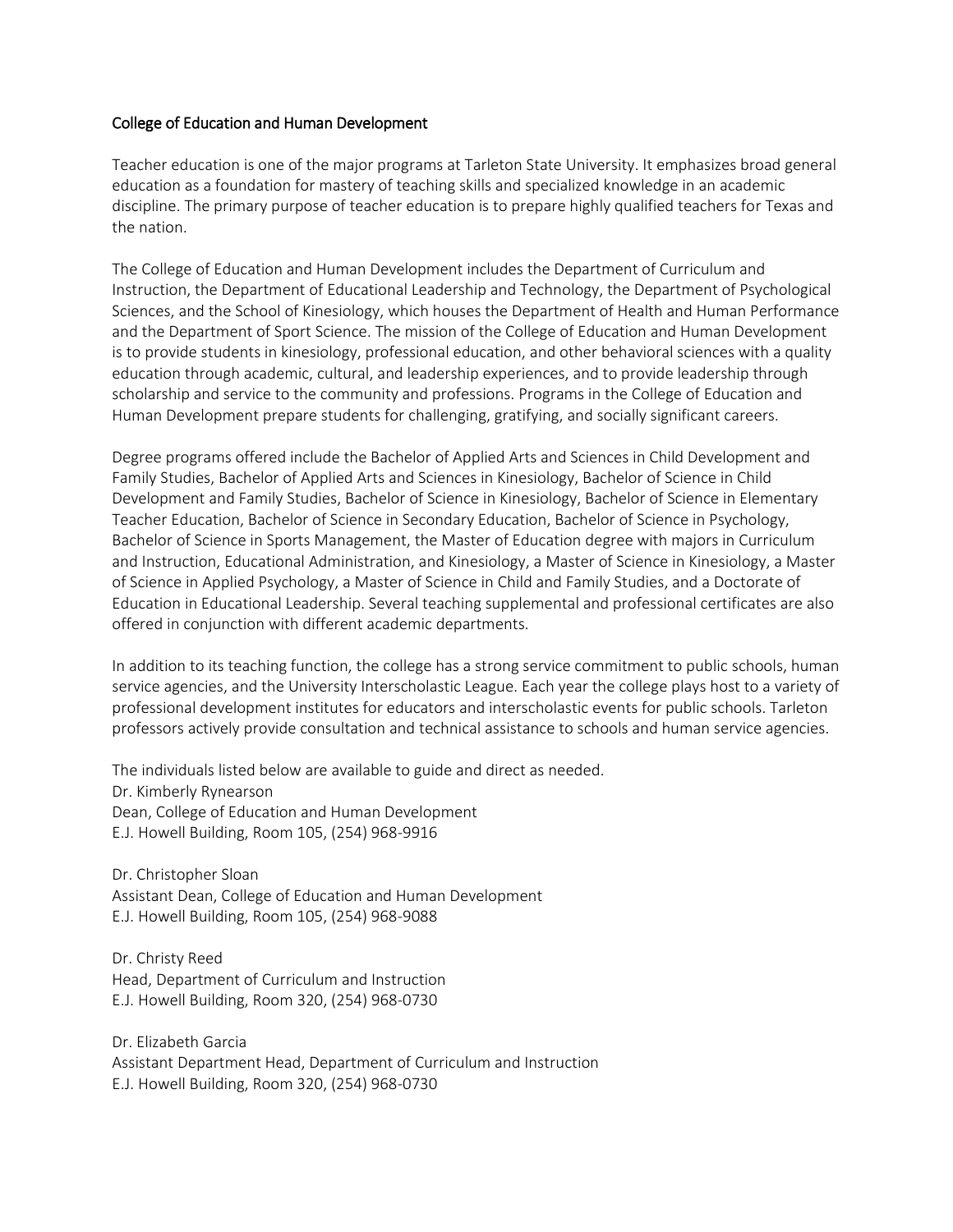Dr. Josh Jones Director of Educator Preparation Services Mathematics Building, Room 101F, (254) 968-9817

Ms. Brenda Strong Coordinator for Certification Testing and Accountability Mathematics Building, Room 101D, (254) 968-1908

Ms. Allison Andrews Certification Officer Mathematics Building, Room 101C, (254) 968-9815

Ms. Chelsea Lanier Field Experiences Program Specialist Mathematics Building, Room 101C, (254) 968-1988

# <span id="page-3-0"></span>Mission of the College of Education and Human Development

Our mission is to provide students in kinesiology, professional education, and other behavioral sciences with a quality education through academic, cultural, and leadership experiences, and to provide leadership through scholarship and service to the community and professions. Programs in the College of Education and Human Development prepare students for challenging, gratifying, and socially significant careers.

## <span id="page-3-1"></span>Mission of Educator Preparation Services

The mission of Educator Preparation Services is to assist undergraduate and graduate students from the time they apply to their program, through field experiences (including clinical teaching, practicums, and internships), testing and applying for certification. Educator Preparation Services supports and monitors all certification programs to insure all state and university requirements are met.

# <span id="page-3-2"></span>Goals of the Tarleton Teacher Education Program

The goals of the Tarleton State University Teacher Education Program are to develop teachers who:

- 1. possess appropriate knowledge and abilities in specific content areas or teaching fields;
- 2. communicate effectively with students, parents, and other professionals;
- 3. apply the principles of instructional planning in the development of curriculum;
- 4. utilize effective teaching practices;
- 5. formally and informally evaluate student performance and use the results of such assessment in the instructional decision-making process;
- 6. promote critical thinking and participatory citizenship;
- 7. are skilled in the use of instructional technology;
- 8. are proficient in mathematical skills;
- 9. operate within the legal guidelines and uphold the ethics of the teaching field;
- 10. demonstrate concern for the general welfare of the student; and
- 11. are committed to continued professional growth and development.

## <span id="page-3-3"></span>Program Disclosures

Tarleton State University expressly discloses the following:

1. HB1508, effective September 1, 2017, requires notice regarding the consequences of a criminal conviction on eligibility for an occupational license.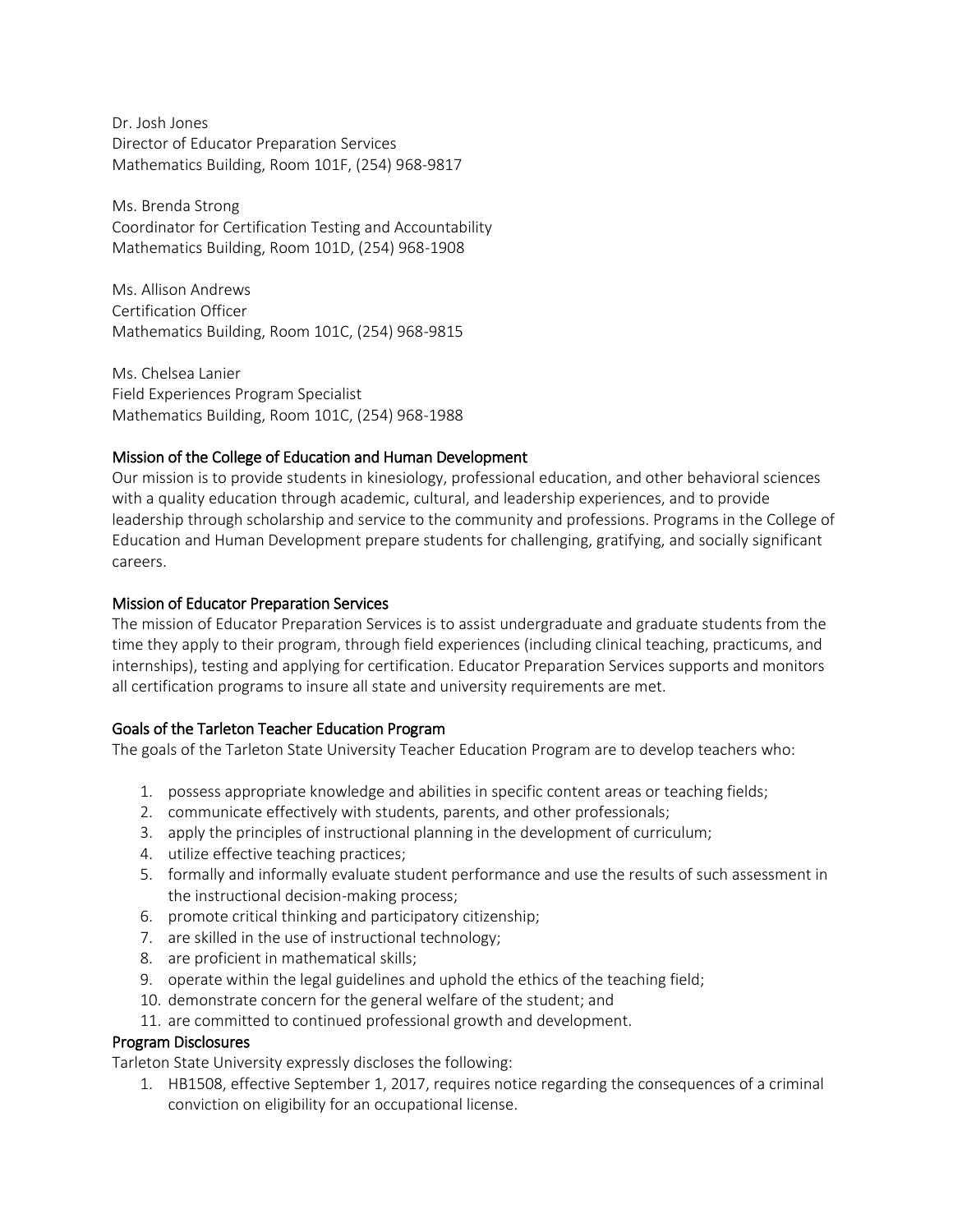- a. The potential ineligibility of an individual who has been convicted of an offense for issuance of an occupational license on completion of the educational program.
- b. The current guidelines issued by the applicable licensing authority (See Texas Occupations Code, Sec. 53.025). In particular, the licensing authority's guidelines must state the reasons a particular crime is considered to relate to a particular license and any other criterion that affects the decisions of the licensing authority.
- c. Any other state or local restriction or guideline used by the licensing authority to determine the eligibility of an individual who has been convicted of an offense for an occupational license issued by the licensing authority; and
- d. The right of an individual to request a criminal history evaluation letter (See Texas Occupations Code, Sec. 53.102).
- 2. As a provider of teacher education programs, Tarleton State University must ensure its students demonstrate adherence to the Code of Ethics and Standard Practices for Texas Educators, which requires the observance of federal and state law. An arrest, indictment, conviction, and/or deferred adjudication may result in a student being dismissed from the program.
- 3. While Tarleton State University does not perform criminal history background checks, Texas public schools are permitted by state law to conduct criminal history background checks on a person intended for hire or a person who has requested a volunteer position. As a participant in field experiences or student teaching in a Texas public school, you may be subject to a criminal history background check.
- 4. Admission of a student into the Tarleton State University Teacher Education Program and student participation in the program does not constitute any guarantee that the student will be accepted into a field experience or clinical teaching placement in a Texas public school. Lack of available field experience positions within a school district is the only reason that Tarleton State University will seek additional placements after two rejections from public schools. Failure to participate in field experiences may prevent a student from completing the Tarleton State University Teacher Education Program and obtaining teacher certification from the Texas State Board for Educator Certification.
- 5. While Tarleton State University does not perform criminal history background checks, the Texas State Board for Educator Certification requests information regarding any previous arrest, indictment, conviction, and/or deferred adjudication. When applying for state certification, you will be subject to a criminal history background check by the State Board for Educator Certification. An applicant with a criminal history may be denied certification.

# <span id="page-4-0"></span>FERPA Consent to Release Educational Records and Information

Students will sign a release form that permits Tarleton State University to disclose educational records. This release represents written consent to permit Tarleton State University to disclose educational records and any information contained therein to the specific individual(s) identified below. A. To disclose the following records:

- Records relating to any of my field-based experiences
	- Records relating to my performance in the classroom, field, and program
	- TExES test score results
- B. To the following person(s):
	- School districts associated with field-based experiences
	- School-based administrators
	- School-based mentor teachers
	- University program faculty
	- University administration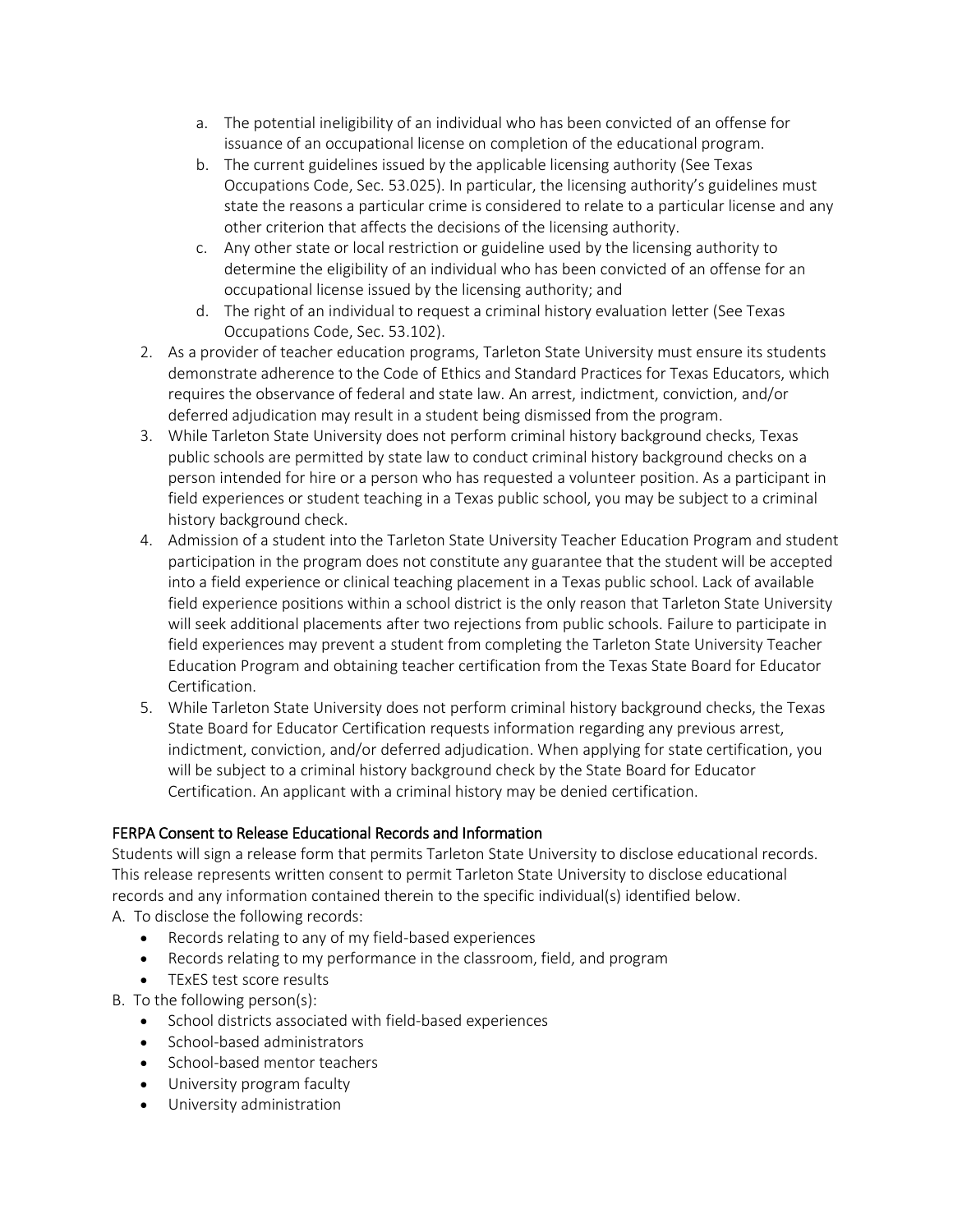- C. These records are being released for the purpose of:
	- Conversing and reviewing performance
	- Acquiring feedback
	- Procuring required signatures and placements
	- Providing remediation as needed
	- Recommending for certification
	- Completing required submission of data for state and federal reports

I understand that under the Family Educational Rights and Privacy Act of 1974 ("FERPA'' 20 USC 123g; 34 CFR §99; commonly known as the "Buckley Amendment") no disclosure of my records can be made without my written consent unless otherwise provided for in legal statutes and judicial decisions. I also understand that I may revoke this consent at any time (via written request to the educator preparation program) except to the extent that action has already been taken upon this release. Further, without such a release, I am unable to participate in any field-based experiences.

#### <span id="page-5-0"></span>Flagging System

Students who are perceived as demonstrating particular problems in courses or field experiences, interactions with others, or in the Teacher Educator Program in general, that potentially may interfere with success as a teacher in Texas classrooms may be "flagged" by staff, an instructor or professor. Flags are filled out and signed by the issuer and student after discussion has been held. If there is a second flag, the student will be required to meet with a College Committee. A third flag could result in the student being removed from the Teacher Education Program. Students may also be removed with the first or second flag depending upon the severity of the issue. Behaviors that can be "flagged" are based on the professional standards, behaviors and dispositions of educators as defined by the College of Education and Human Development.

#### <span id="page-5-1"></span>Appeals Procedure

Appeals of any requirements associated with Educator Preparation Services must be made in writing to the Director of Educator Preparation Services. The director will meet with the student, consider all aspects of the appeal then inform the student of the decision. If students choose to, they may take the appeal to the Dean of the College of Education and Human Development. Appeals would include decisions concerning admissions, field experiences, applications and progress through the professional education courses.

#### <span id="page-5-2"></span>Transfer Students

Tarleton State University welcomes students who transfer credits from other universities or neighboring junior colleges. Persons seeking elementary certification will work toward the Bachelor of Science in Elementary Education. Each person will be assigned to a specific academic advisor for the purpose of evaluating transfer credits and planning a course of study at Tarleton. Transfer students should contact the Department of Curriculum and Instruction (E.J. Howell Building, Room 320; phone (254) 968-9097).

Transfer Students working to obtain secondary certification will be advised in the academic department of their major that should match the subject area they want to teach. Policies that govern the acceptance of transfer course work for credit toward teacher certification include the following:

Undergraduate transfer students: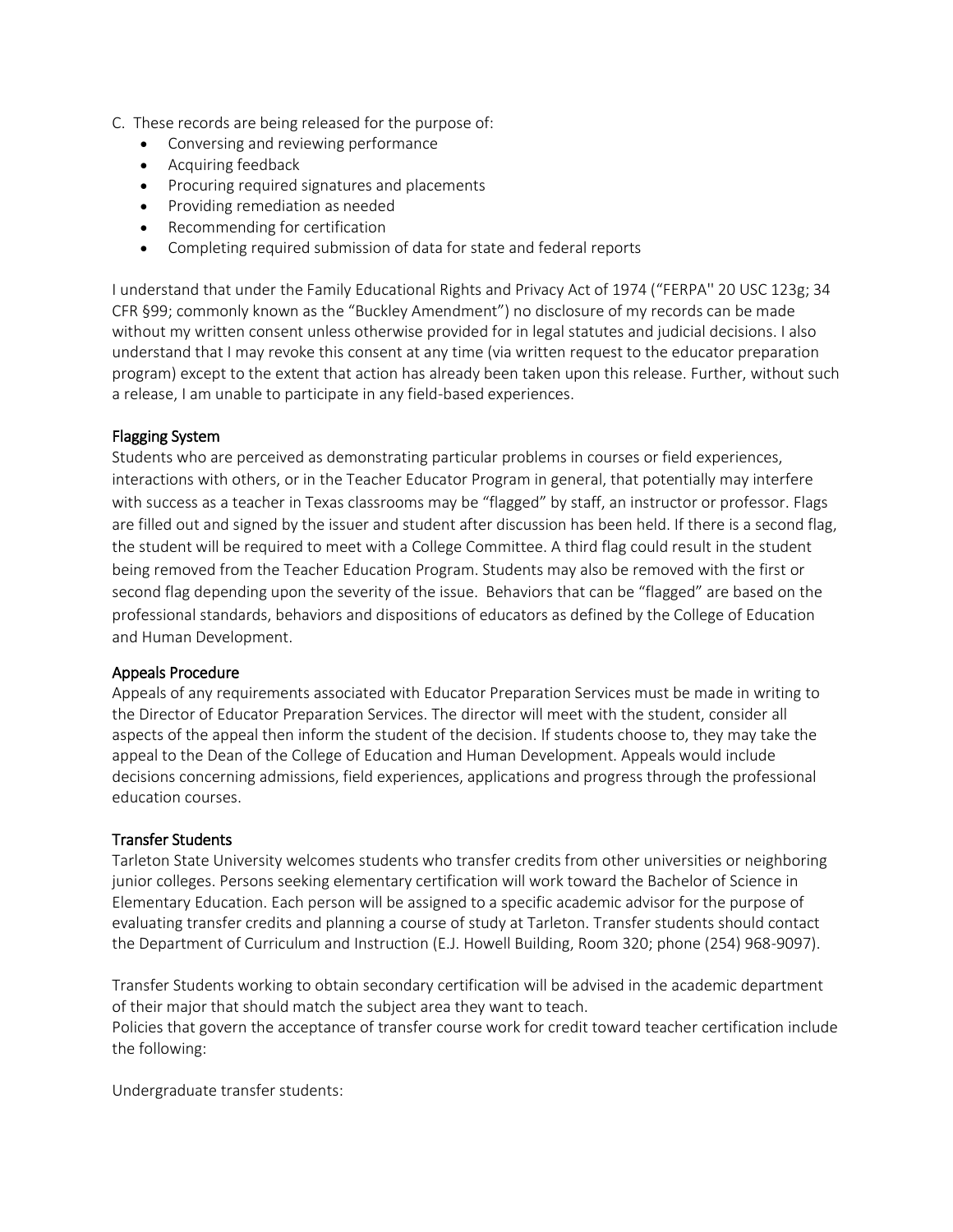- 1. All transfer students will be required to submit official transcripts for analysis to the University Admissions Office.
- 2. Transfer students from other Texas institutions and from institutions in other states will be expected to meet Tarleton's program requirements for certification.
- 3. Academic advisors and the Director of Educator Preparation Services reserve the right to disallow course work on certification plans that are over seven years old. Because of changing certification requirements, it is possible that previous coursework taken for certification will not count toward the current application.
- 4. Students may not be allowed to transfer professional development (education) course work into the program at Tarleton and will be required to meet all institutional requirements for the degree and certification.
- 5. A minimum of one-third of the semester hours required in each teaching field sought must be completed at Tarleton. All baccalaureate degrees require 45 hours of advanced (upper level) credit.

Students who already hold a degree:

- 1. All transfer students will be required to submit official transcripts for analysis to the University Admissions Office. The Director of Educator Preparation Services will require official transcripts to develop certification plans for students already possessing a bachelor degree.
- 2. Transfer students from other Texas institutions and from institutions in other states will be expected to meet Tarleton's program requirements for certification.
- 3. Academic advisors and the Director of Educator Preparation Services reserve the right to disallow course work on certification plans that are over seven years old. Because of changing certification requirements, it is possible that previous coursework taken for certification will not count toward the current application.
- 4. Students may not be allowed to transfer professional development (education) course work into the program at Tarleton and will be required to meet all institutional requirements for the degree and certification.
- 5. A minimum of one-third of the semester hours required in each teaching field sought must be completed at Tarleton.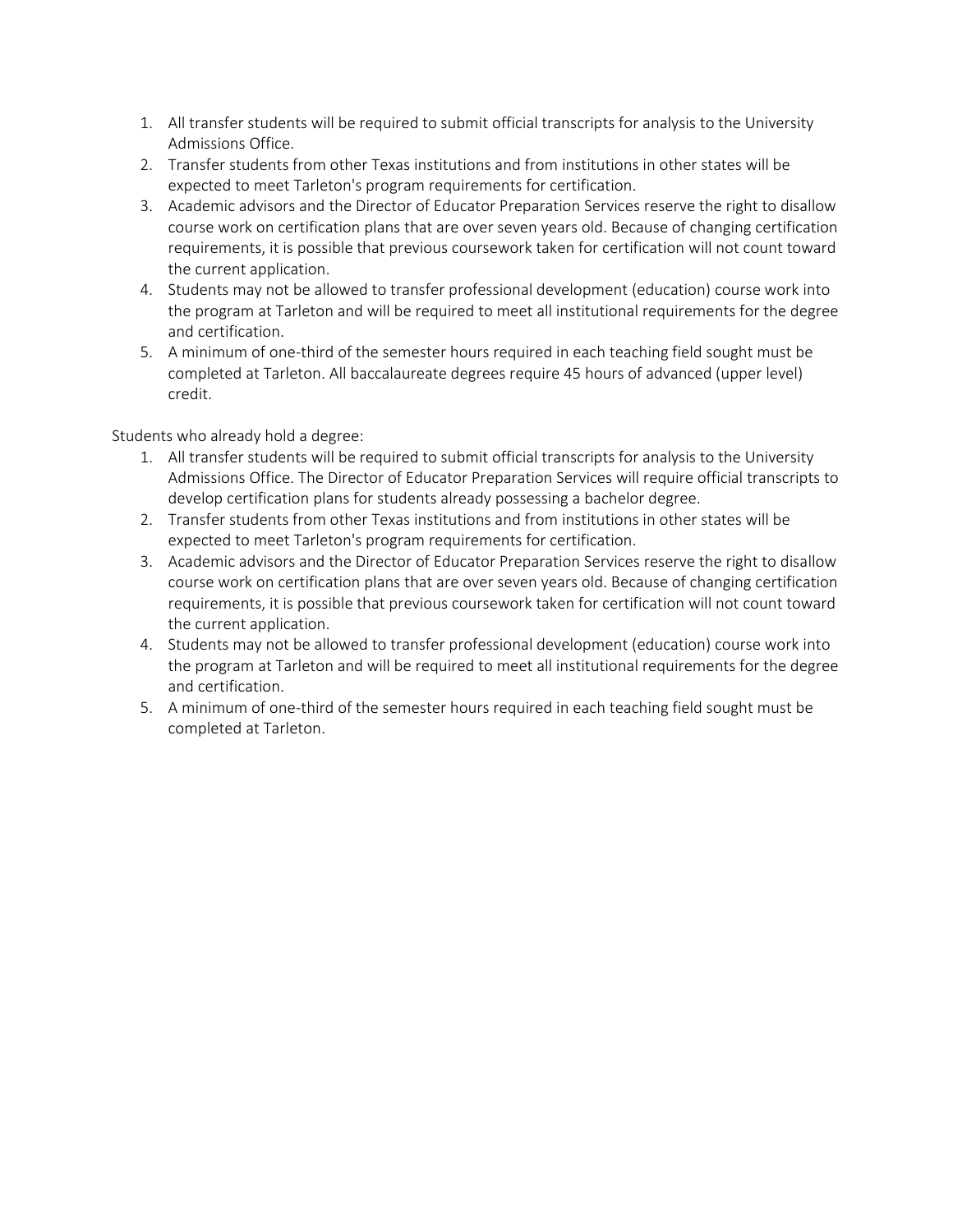## Elementary Education Program

<span id="page-7-0"></span>The Department of Curriculum and Instruction offers the Bachelor of Science in Elementary Education as the degree leading to teacher certification at the elementary level for Early Childhood through Grade 3, Early Childhood through Grade 6, and at the middle school level for Grades 4 through 8. Through this degree, students will obtain a broad-based preparation in early childhood with a strong emphasis on language arts and reading. At the middle school level, certifications include Core Subjects, Math, Science, Language Arts/Social Studies and Math/Science. Supplemental certificates are available in Bilingual and English as a Second Language (ESL).

# Tarleton Proficiencies for Elementary Certification Majors

- <span id="page-7-1"></span>1) Demonstrates knowledge in the content areas. (Learner-Centered Knowledge)
	- a) Uses awareness of his/her own cognitive processes to respond to experiences and grow as learners.
	- b) Uses prior knowledge and experiences to analyze the present and predict the future.
	- c) Uses knowledge in specific content in preparation and/or delivery of instruction.
	- d) Relates content knowledge to state guidelines.
- 2) Utilizes technology. (Learner-Centered Knowledge)
	- a) Selects, uses, and evaluates technology for instructional purposes.
	- b) Uses technology for administrative support.
	- c) Uses technology to support professional development.
	- d) Develops learner understanding of technology and its applications.
- 3) Demonstrates critical thinking, problem solving and decision making in the educational process. (Learner-Centered Knowledge and Learner-Centered Instruction)
	- a) Analyzes and justifies resources and strategies for the underlying philosophies and research base.
- 4) Analyzes the principles of curriculum development and applies these in planning instruction. (Learner-Centered Instruction)
	- a) Identifies the critical attributes of concepts and skills to be learned.
	- b) Utilizes research to make curriculum decisions which promote meaningful, relevant, and purposeful learning.
	- c) Applies an understanding of learning principles, individual learner needs, individual learning styles, and group processes in instructional planning.
	- d) Reflects an understanding of the logical sequence of the concepts and skills to be learned.
	- e) Integrates concepts and skills across the curriculum.
- 5) Utilizes effective teaching practices
	- a) Uses a variety of teaching models and grouping strategies appropriate to the content and the learner.
	- b) Exhibits behaviors that motivate and support learning.
- 6) Formally and informally evaluates learner and teacher performance and uses the results of such assessment in the instructional decision-making process for individual learners. (Learner-Centered Instruction)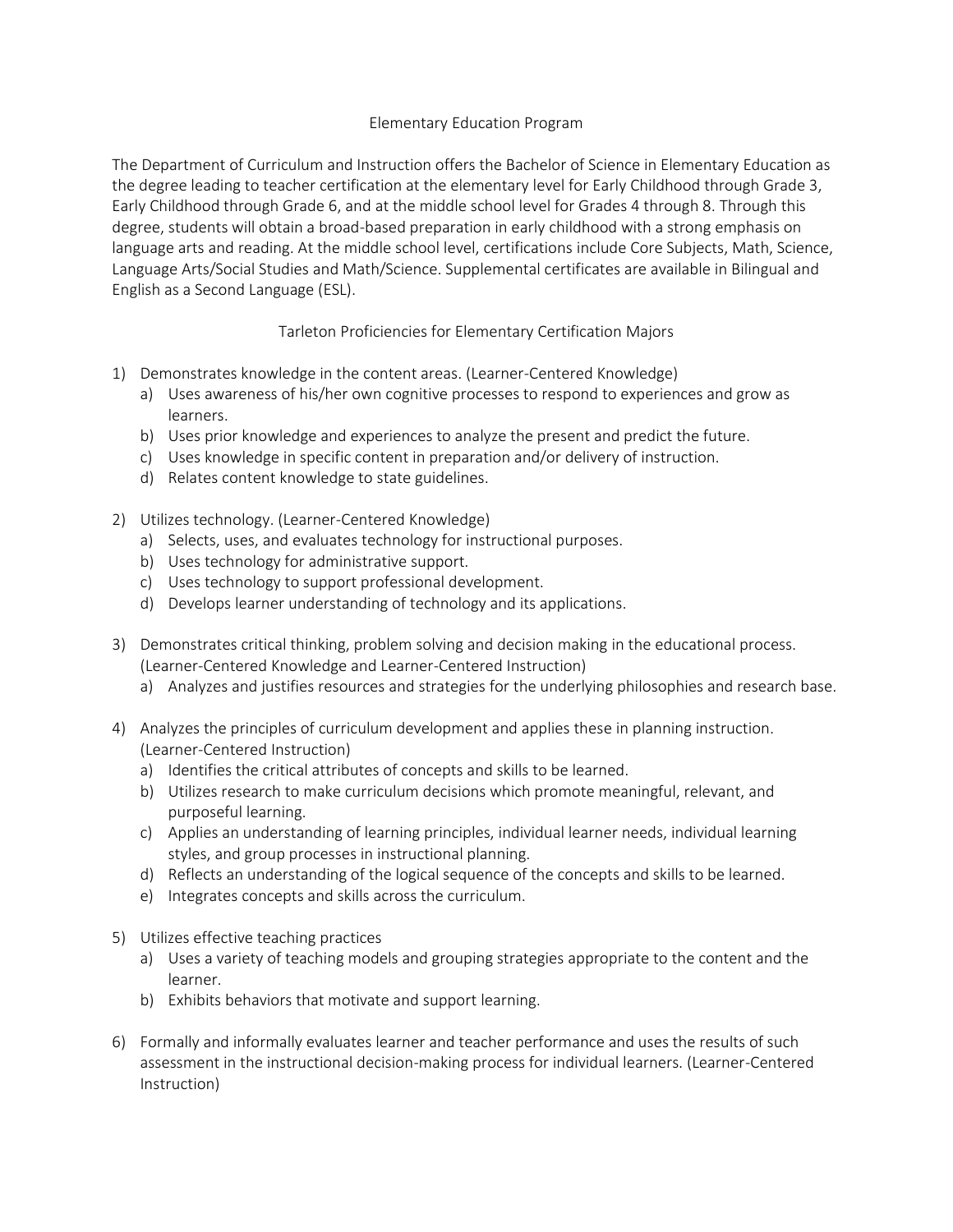- a) Uses a variety of formative and summative assessment techniques appropriate to the content and the learner.
- b) Demonstrates reflection in the self-evaluation of instruction and assessment.
- c) Interprets and communicates assessment and evaluation data.
- 7) Demonstrates concern for the general welfare of all learners. (Equity in Excellence for All Learners)
	- a) Locates a variety of support services/resources to meet learner and family needs.
	- b) Recognizes human needs must be met for learning to occur.
	- c) Promotes acceptance of and appreciation for human diversity within learners.
- 8) Operates within the legal and ethical guidelines of the teaching profession.
	- a) (Learner-Centered Professional Development and Equity in Excellence for All
	- b) Learners)
	- c) Chooses appropriate legal and ethical strategies in the solution of a problem that demonstrates understanding of the educational hierarchy.
	- d) Demonstrates the ethical characteristics of a professional educator.
	- e) Reflects on how an application of his/her values affect the educational process.
	- f) Demonstrates awareness of his/her legal responsibilities for learners.
	- g) Respects human diversity: gender, ethnicity, handicap conditions, SES, ability, language and experience.
- 9) Demonstrates concern for the world in which they live. (Equity in Excellence for All Learners and Learner-Centered Professional Development)
	- a) Demonstrates an awareness of global issues, events, and concerns.
	- b) Reacts to selected events and/or issues on a personal level.
	- c) Involves learners in building a better community, school, city, state, and world.
- 10) Contributes to community and school services. (Learner-Centered Professional Development)
	- a) Supports the improvement of the human experience through personal involvement in community and school services.
	- b) Supports the improvement of the human experience through learner involvement in community and school services.
- 11) Demonstrates commitment to continued professional growth and development as self-directed learners. (Learner-Centered Professional Development)
	- a) Uses a variety of professional resources.
	- b) Participates in a variety of professional development options.
	- c) Exhibits a commitment to ongoing professional growth and lifelong learning.
- 12) Communicates effectively with other professionals, students, and parents. (Learner-Centered Communication)
	- a) Adjusts style and tone to purpose and audience.
	- b) Uses acceptable English in oral and written communication.
	- c) Clearly presents points with effectively organized ideas.
	- d) Supports statements using research, theories and experiences; logically reaches conclusions based on sufficient evidence.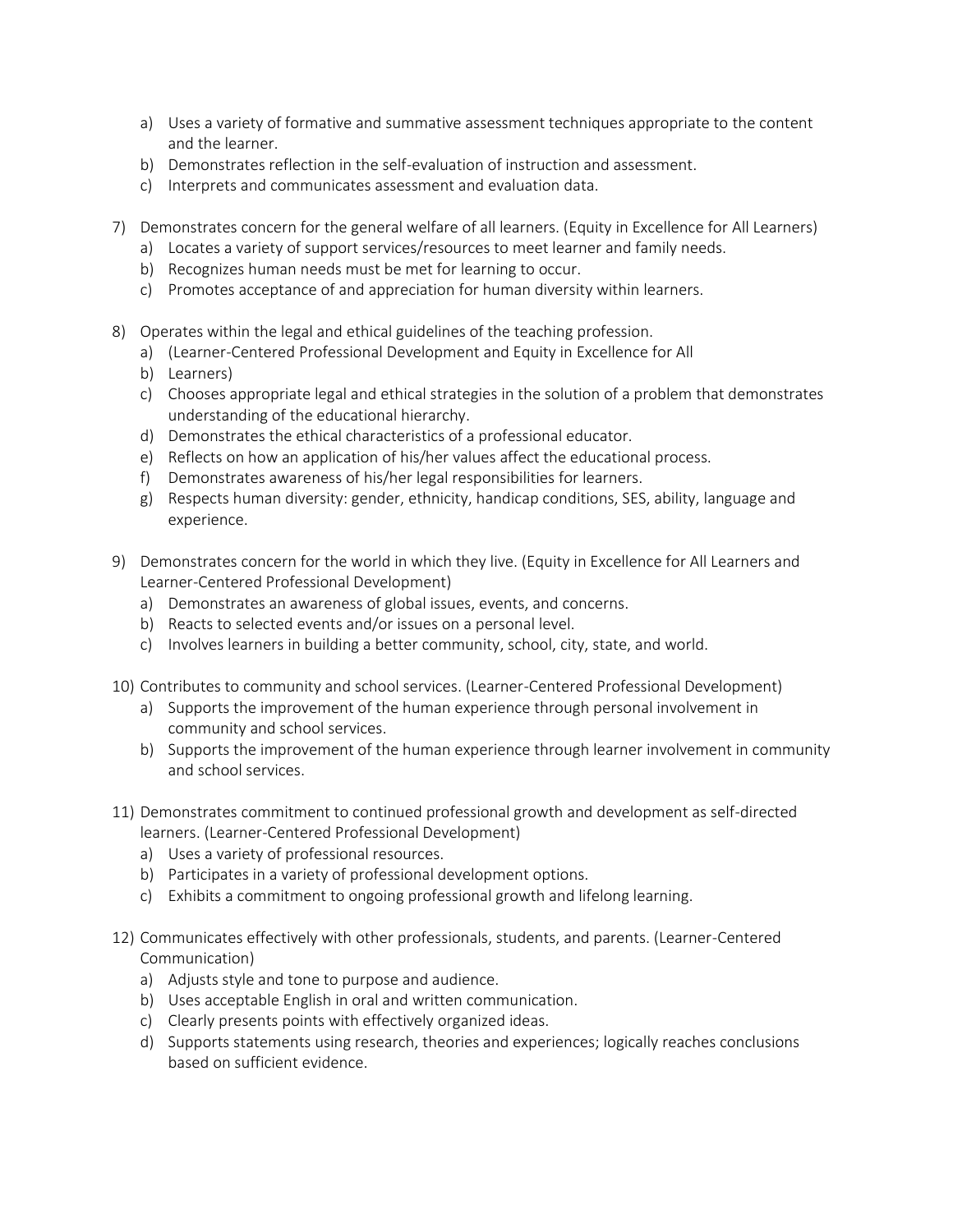## Admission Standards and Procedures

<span id="page-9-0"></span>The College of Education and Human Development best serves the needs of the State of Texas teachers who possess strong records of academic achievement and who demonstrate a continuing commitment to self-direction as learners and to the education of their students.

Students must meet all admission requirements and be admitted into the Teacher Education Program to continue in the professional program beyond Block 1- EDUC 3320/3321.

# Admission Standards

Only applicants who meet the following minimum academic standards will be considered by the Curriculum & Instruction Screening Committee.

- 1) Minimum 2.75 GPA in each of the following areas:
	- a) Professional Development/Education
	- b) Reading
	- c) Content Area
	- d) All coursework listed on Certificate Plan
	- e) Overall on transcript/last 60 hours (end of semester)
- 2) No grade lower than "C" in the following:
	- a) Professional Development/Education
	- b) Reading
	- c) Content Area
	- d) 9 hours of University-required English
	- e) PSYC 3303 or 2308 or CHFS 3300
- 3) Current enrollment in or completion of:
	- a) EDUC 3320/3321
	- b) PSYC 3303 or 2308 or CHFS 3300
	- c) Math 1314 or above (Departmental Requirement)
	- d) 60 semester hours excluding developmental course work
	- e) One full semester at Tarleton State University
- 4) Evidence of good moral character and the mental, emotional, and physical ability to function effectively in a classroom.
- 5) Completion of 12 hours in certificate area (15 hours if Math or Science) with a grade of "C" or better and a 2.75 GPA by the end of the application semester.
- 6) Successful completion of departmental screening instrument.
- 7) Admission to Tarleton State University.

## Application Procedures

Admission to the Teacher Education Program is by application only. Applications are not accepted late. The deadlines to apply are:

Fall - October 15 Spring - February 15 Summer - July 1

Applications and submission instructions are found a[t https://www.tarleton.edu/eps/tep/apply-now.html](https://www.tarleton.edu/eps/tep/apply-now.html)

Fees

A \$35 application fee will be applied to accounts approximately one week after the application deadline.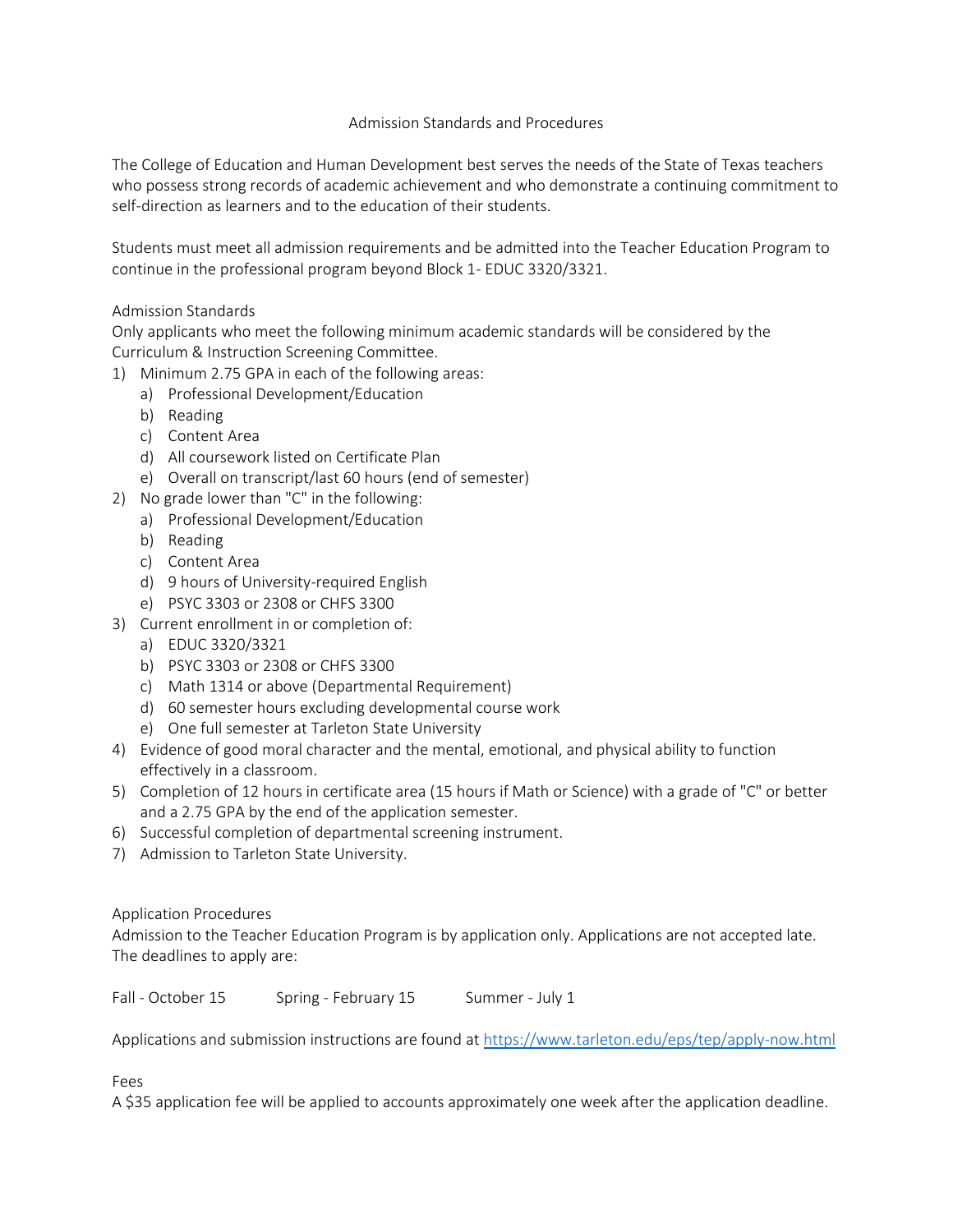Students who accept admission into the Teacher Education Program will also have a \$35 ASEP Technology Fee charged by TEA applied to their account.

#### Departmental Screening

Elementary Education majors will participate in a D.A.P. Interview and submit WritePlacer scores. Consult the department for current required scores.

## Admission into the Tarleton Teacher Education Program

After the departmental screening, the Curriculum & Instruction Screening Committee will make preliminary recommendations based on aggregate scores from the admissions process. Students who are recommended at this time must meet or exceed all academic requirements throughout the process. The names of the recommended students will then be forwarded to Educator Preparation Services who at the end of the semester will give final verification of eligibility. At that time the names will be presented to the Educator Preparation Council who will vote to approve all the applicants that have met all admission requirements. The Educator Preparation Council meets three times a year to admit students into the Tarleton Teacher Education program; approximately the first week of January, the first week of June, and the third week of August. Educator Preparation Services and the Dean of the College of Education and Human Development will notify students of their offer of admission into the Tarleton Teacher Education Program.

Students must meet all admission requirements and be admitted into the Teacher Education Program to continue in the professional program beyond EDUC 3320/3321, READ 3321.

## Denied Admission into the Tarleton Teacher Education Program

Educator Preparation Services will notify students who have been denied admission. Students who are denied admission must meet with their academic advisor and reapply with a new application and submit a new application fee to be re-considered for admission.

Students who wish to appeal their denial into the Teacher Education Program must file an appeal within 10 working days of the time that they knew, or should have known of their denial.

## Appeals to the Teacher Education Program

Appeals of any admissions requirements must be made in writing to the Director of Educator Preparation Services. Appeals are subject to review by the Educator Preparation Council at the next regular meeting.

# <span id="page-10-0"></span>Retention in the Teacher Education Program

Retention in the Teacher Education Program requires maintenance of standards required for admission, plus evidence of satisfactory academic progress and professional development. The student will receive email notification from Educator Preparation Services if the criteria for admission and retention are not maintained. The student will be placed on probation for a period of one semester. If the deficiency is not corrected by the end of the probationary period, the student will be removed from the program. Students must then reapply for admission to the Teacher Education Program to be eligible for enrollment in additional professional education courses.

In order to retain full admission in the Teacher Education Program, students must maintain continuous enrollment in the university. Failure to attend for two consecutive long semesters or graduating noncertified constitutes withdrawal from the program. The student must reapply for admission to the Teacher Education Program when reenrolling at Tarleton.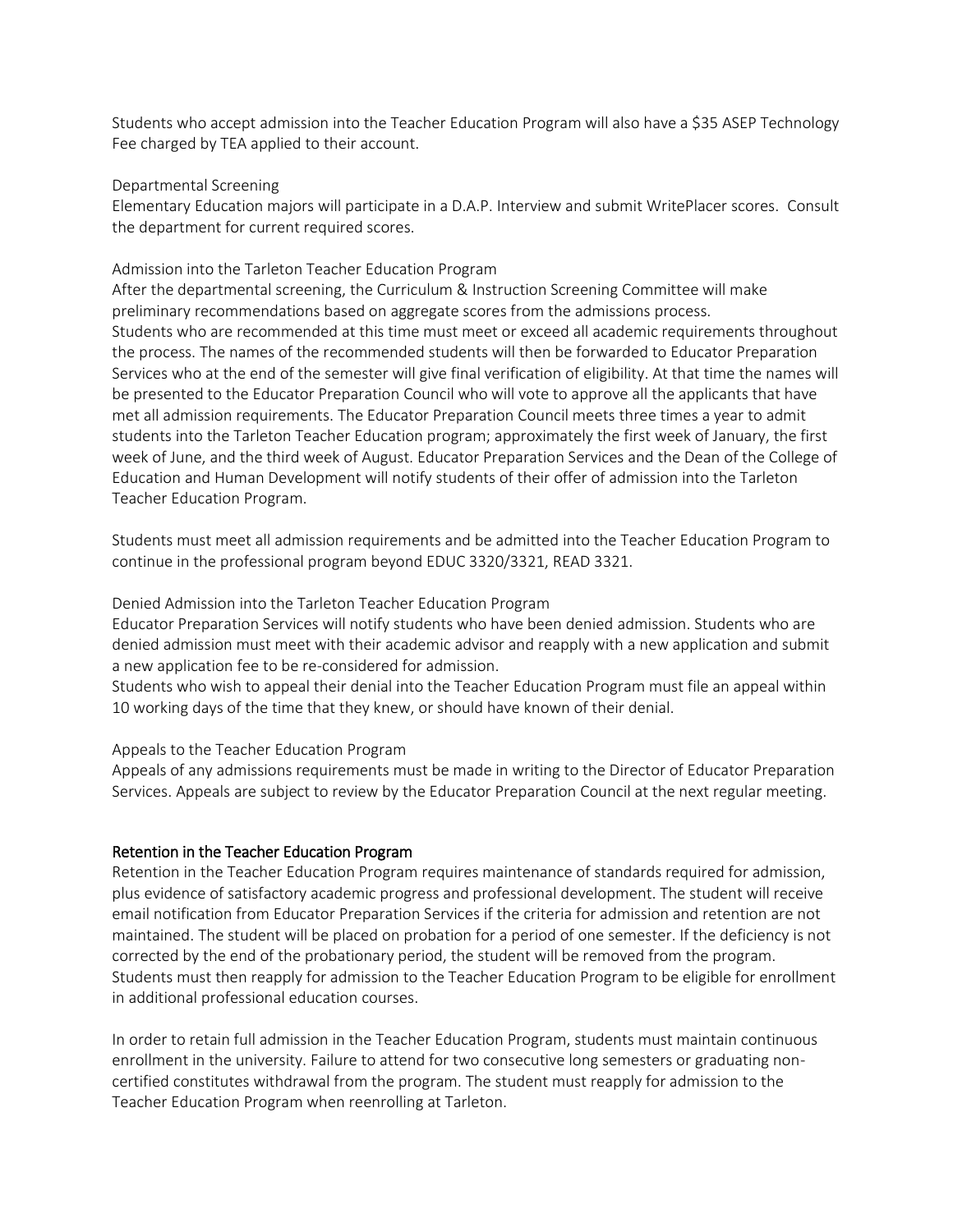Tarleton State University reserves the right to monitor a student's professional ethics according to those standards specified in the Code of Ethics and Standard Practices for Texas Education (adopted by the Teachers' Professional Practice Commission, revised March 1, 1998) as it relates to the performance of his or her role as a clinical teacher or while involved with field-based activities in elementary or secondary schools. Appropriate disciplinary action, which may include removal from the Teacher Education Program, may be instituted for violations of ethical conduct.

Students must be returned to good standing (no longer on probation) before they clinical teach or complete Teacher Residency 2 (TR2).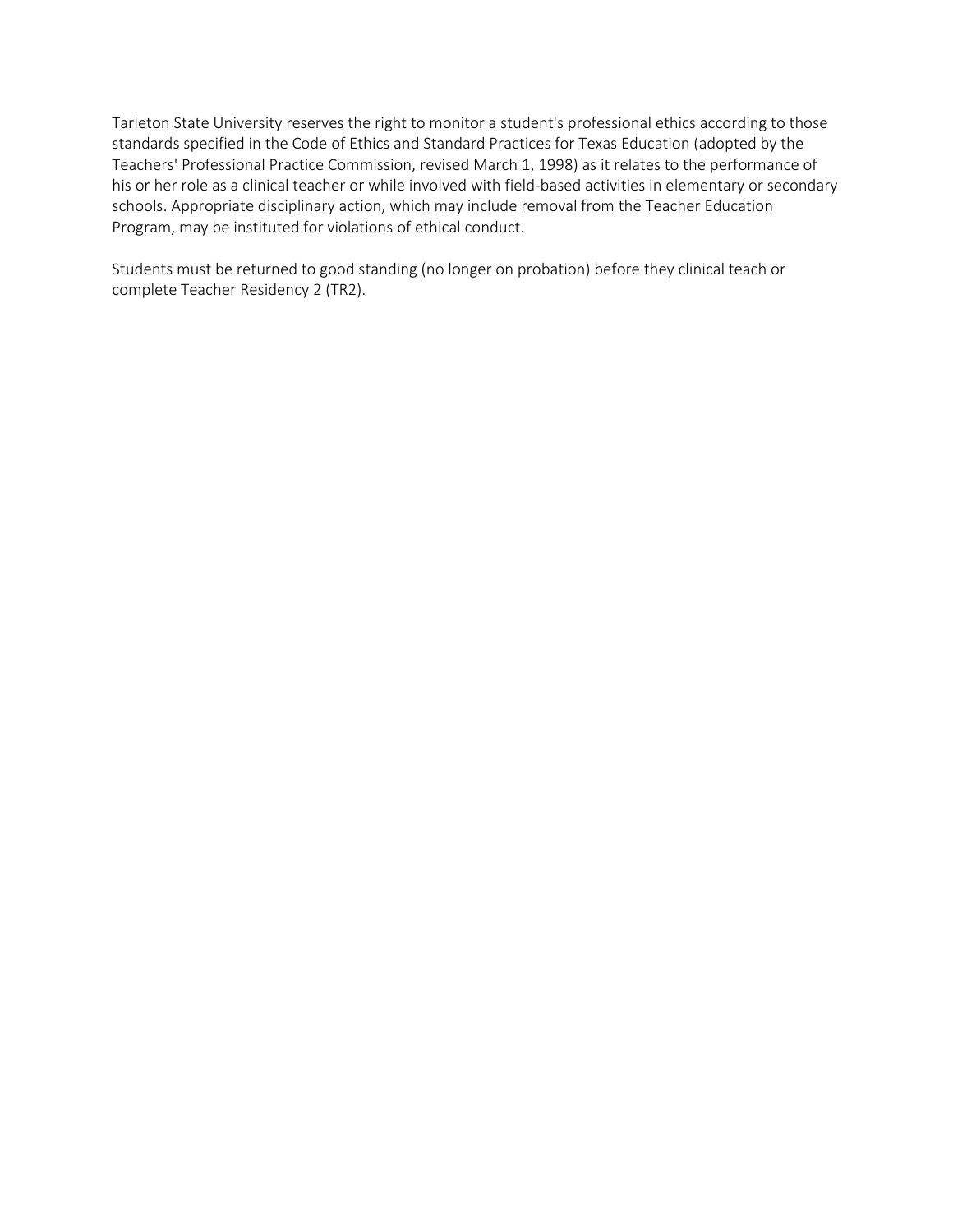#### Secondary / All Level Education Program

<span id="page-12-0"></span>Students working toward secondary/all level certification will pursue a Bachelor of Arts, Bachelor of Music, or Bachelor of Science degree with a major and minor, if applicable, in academic disciplines. Students will also take course work to meet certification requirements. The Department of Curriculum and Instruction offers a Bachelor of Science in Secondary Education.

<span id="page-12-1"></span>The following certificates are currently offered:

GRADES  $6 - 12$ 6-12 Agriculture, Food, & Natural Resources 6-12 Physical Science 6-12 Technology Education

- GRADES  $7 12$ 7-12 Chemistry 7-12 English Language Arts and Reading 7-12 History 7-12 Life Science 7-12 Mathematics 7-12 Science 7-12 Social Studies
- ALL LEVEL All-Level Art All-Level Music All-Level Physical Education All-Level Spanish All-Level Theatre

<span id="page-12-2"></span>Secondary/All-Level Admission Standards and Procedures

The following guidelines and requirements apply to students seeking secondary/all-level certification.

Students must meet all admission requirements and be admitted into the Teacher Education Program to continue in the professional program beyond EDUC 3320/3321.

Students seeking secondary and all-level certification must seek advisement from the department of their academic major. Each department will utilize a departmental screening instrument to evaluate applicants to the teacher education program.

Guidelines and Requirements for Admission to the Tarleton Teacher Education Program

- 1) Students must be admitted to the Teacher Education Program prior to enrolling in professional development courses beyond EDUC 3320/3321.
- 2) Students must have no grade lower than a C in: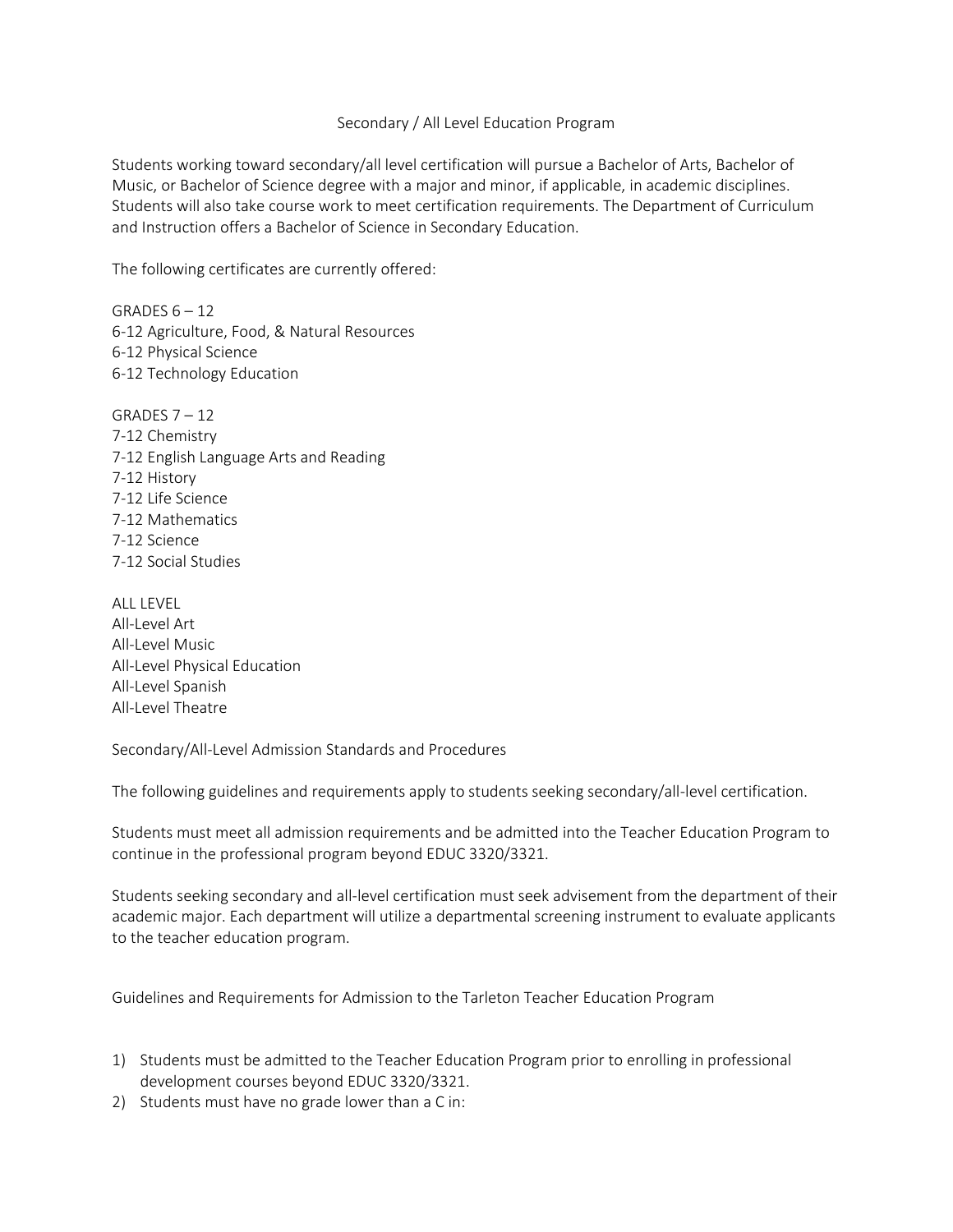- a) Professional Development/Education
- b) Certification Area(s)
- c) PSYC 3303 or 2308 or CHFS 3300
- d) READ 3351 (if taken)
- e) 9 hours University-required English
- 3) Students must maintain a GPA of 2.75 in the following areas:
	- a) Professional development
	- b) Certification Area(s)
	- c) All coursework listed on Certificate Plan
	- d) Overall on transcript/last 60 hours (end of semester)
- 4) Current enrollment in or completion of:
	- a) EDUC 3320/3321
	- b) PSYC 3303 or 2308 or CHFS 3300
	- c) 12 hours University required English
- 5) Completion of 12 hours in certificate area (15 hours if Math or Science) with a grade of "C" or better and a 2.75 GPA by the end of the application semester.
- 6) Successful completion of departmental screening instrument.
- 7) Admission to Tarleton State University.

## Application Procedures

Admission to the Teacher Education Program is by application only. Applications are not accepted late. The deadlines to apply are:

Fall - October 15 Spring - February 15 Summer - July 1

Applications and submission instructions are found a[t https://www.tarleton.edu/eps/tep/apply-now.html](https://www.tarleton.edu/eps/tep/apply-now.html)

## Fees

A \$35 application fee will be applied to accounts approximately one week after the application deadline. Students who accept admission into the Teacher Education Program will also have a \$35 ASEP Technology Fee charged by TEA applied to their account.

## Admission into the Tarleton Teacher Education Program

At the end of the semester a final verification of eligibility will be determined and a list of the students that are eligible to be admitted will be presented to the Educator Preparation Council for approval. The Educator Preparation Council meets three times a year to admit students into the Tarleton Teacher Education program; approximately the first week of January, the last week of May, and the third week of August. Educator Preparation Services and the Dean of the College of Education and Human Development will notify students of their offer of admission into the Tarleton Teacher Education Program.

Denied Admission into the Tarleton Teacher Education Program

Educator Preparation Services will notify students who have been denied admission. Students who are denied admission must meet with their academic advisor and reapply with a new application and submit a new application fee to be re-considered for admission.

Students who wish to appeal their denial into the Teacher Education Program must file an appeal within 10 working days of the time that they knew, or should have known of their denial.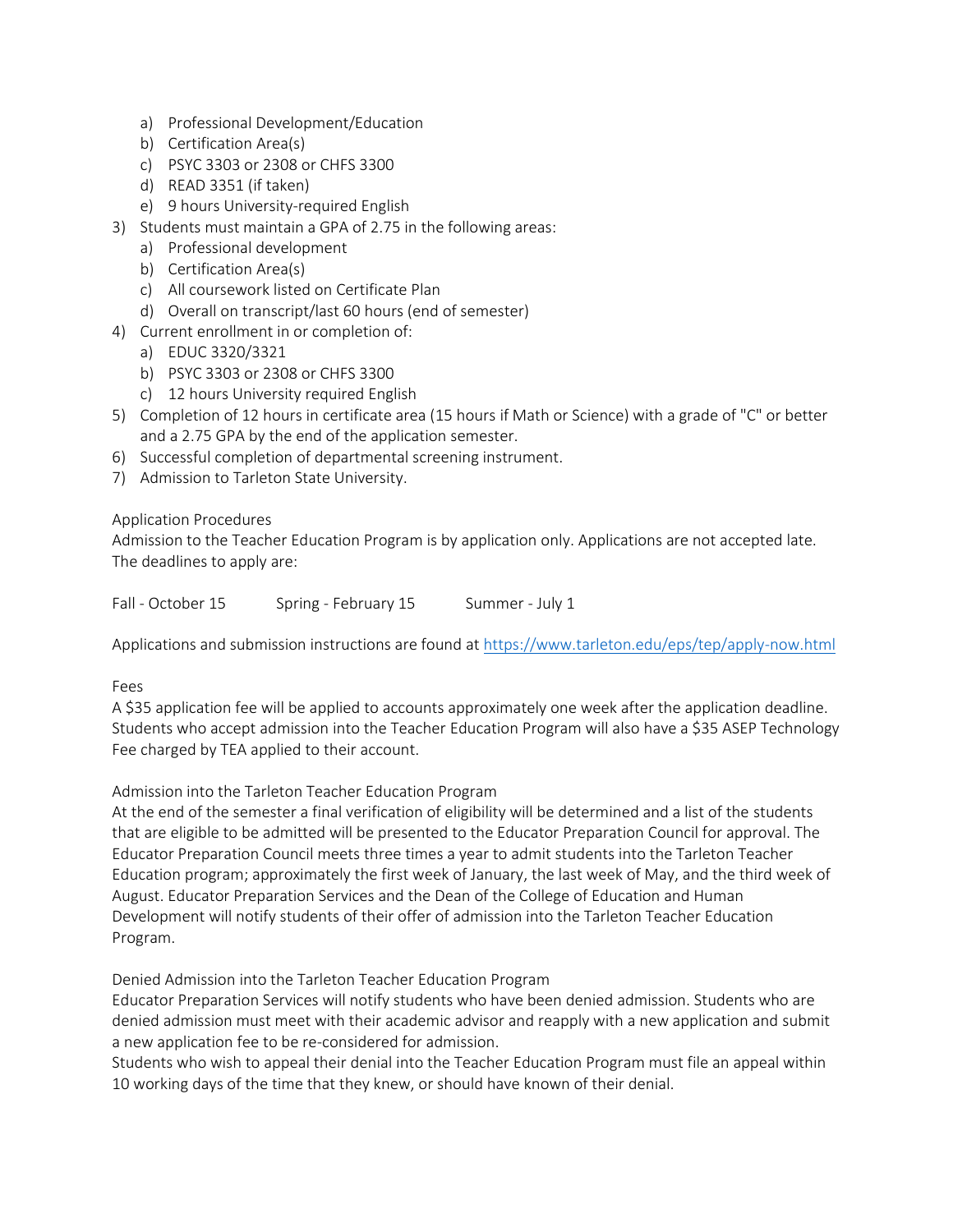#### Appeals to the Teacher Education Program

Appeals of any admissions requirements must be made in writing to the Director of Educator Preparation Services. Appeals are subject to review by the Educator Preparation Council at the next regular meeting.

## <span id="page-14-0"></span>Retention in the Teacher Education Program

Retention in the Teacher Education Program requires maintenance of standards required for admission, plus evidence of satisfactory academic progress and professional development. The student will receive email notification from Educator Preparation Services if the criteria for admission and retention are not maintained. The student will be placed on probation for a period of one semester. If the deficiency is not corrected by the end of the probationary period, the student will be removed from the program. Students must then reapply for admission to the Teacher Education Program to be eligible for enrollment in additional professional education courses.

In order to retain full admission in the Teacher Education Program, students must maintain continuous enrollment in the university. Failure to attend for two consecutive long semesters or graduating noncertified constitutes withdrawal from the program. The student must reapply for admission to the Teacher Education Program when reenrolling at Tarleton.

Tarleton State University reserves the right to monitor a student's professional ethics according to those standards specified in the Code of Ethics and Standard Practices for Texas Education (adopted by the Teachers' Professional Practice Commission, revised March 1, 1998) as it relates to the performance of his or her role as a clinical teacher or while involved with field-based activities in elementary or secondary schools. Appropriate disciplinary action, which may include removal from the Teacher Education Program, may be instituted for violations of ethical conduct.

Students must be returned to good standing (no longer on probation) before they clinical teach or complete Teacher Residency 2 (TR2).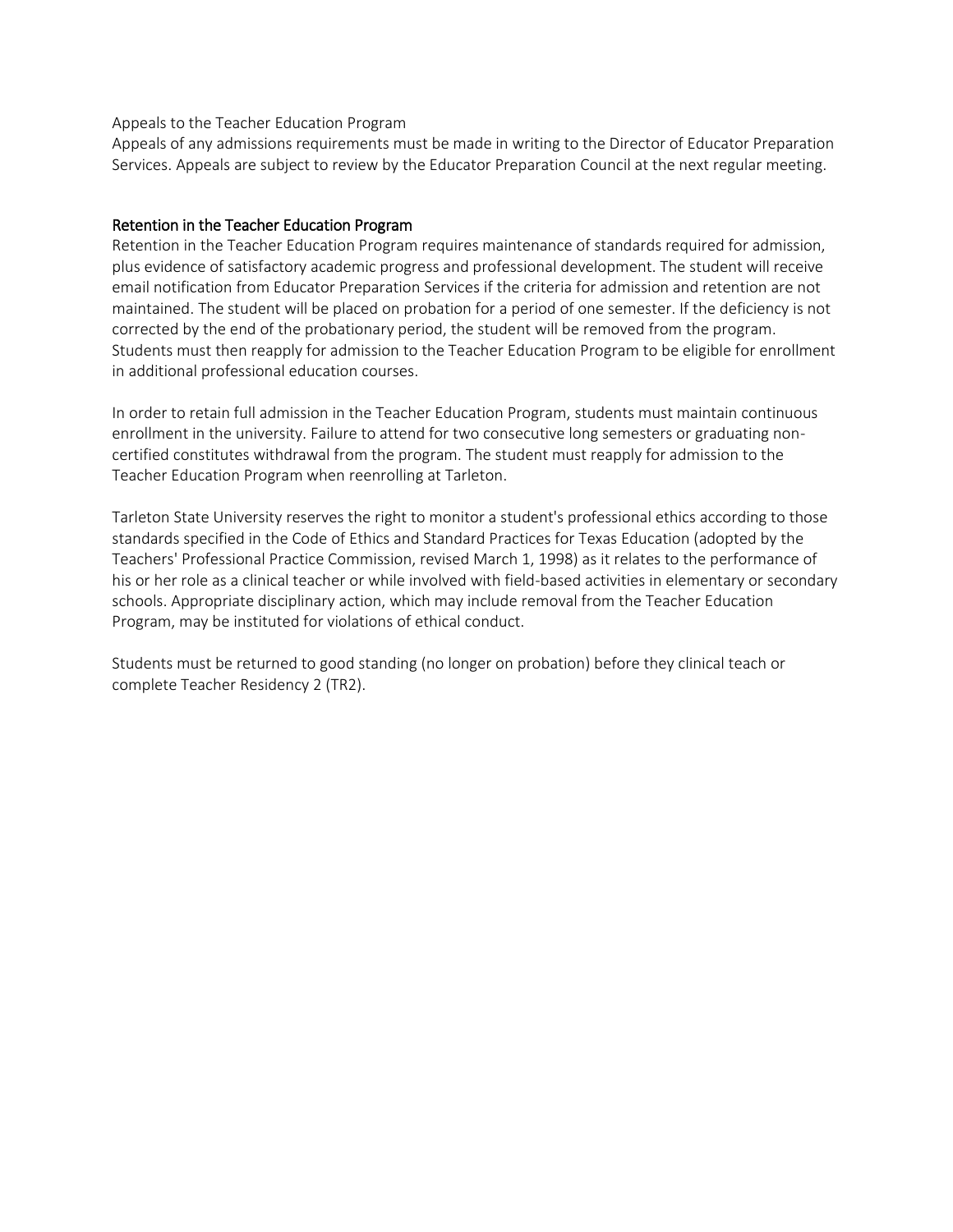### Field Experiences & Certification Testing

<span id="page-15-0"></span>Information for Field-Based Experience Hours and Certification Testing during Block I, Block II, and Block III

Each course in your Professional Development sequence will require field-based experience hours of varying degrees.

Tarleton State University (all locations) is fortunately surrounded by exceptional school districts who welcome our students. During your field-based experience hours, you will find abundant opportunities to utilize knowledge gained in your university coursework with students and teachers in the public schools. However, several partnering school districts and campuses (as well as the Office of Field Experiences) have specific procedures you must follow for securing field-based hours. ALL FIELD-BASED EXPERIENCE COMPONENTS MUST BE SATISFIED IN EACH COURSE TO RECEIVE APPROPRIATE CREDIT FOR THAT COURSE; NO EXCEPTIONS MADE.

<span id="page-15-1"></span>Block I – (READ 3321, EDUC 3320/3321)

#### Information for Elementary students:

Concurrent enrollment in READ 3321 and EDUC 3320 or EDUC 3321.

Your professor/the EPS office will assist you in securing a location for field-based experience hours. Fieldbased experience hours (60) are organized to provide 7.5 hours per week for eight weeks and include one-on-one student/small group tutoring.

Information for Secondary/All-Level students:

Your professor/the EPS office will assist you in securing a location for field-based experience hours. Fieldbased experience hours (10) are organized to provide one hour per week for ten weeks and include oneon-one student/small group tutoring in a STAAR-tested grade level.

## Block II - (EDUC 3331 /EDSP 4361)

Information for Elementary students:

(EDUC 3331) Your professor/the EPS office will assist you in securing a location for field-based experience hours. Field-based experience hours (75) are organized to provide 7.5 hours per week for ten weeks and include one-on-one student/small group tutoring, micro-teach/develop lesson plans.

## Information for Secondary/All-Level students:

(EDSP 4361) Your professor/the EPS office will assist you in securing a location for field-based experience hours. Students will complete 20 field-based experience hours and will teach two lessons in their cooperating teacher's classroom.

#### ALL BLOCK II STUDENTS:

The initial Request to Test form along with required test preparation materials are due during this semester at a date determined by the Testing Coordinator regardless of the semester you plan to clinical teach/complete your teacher residency.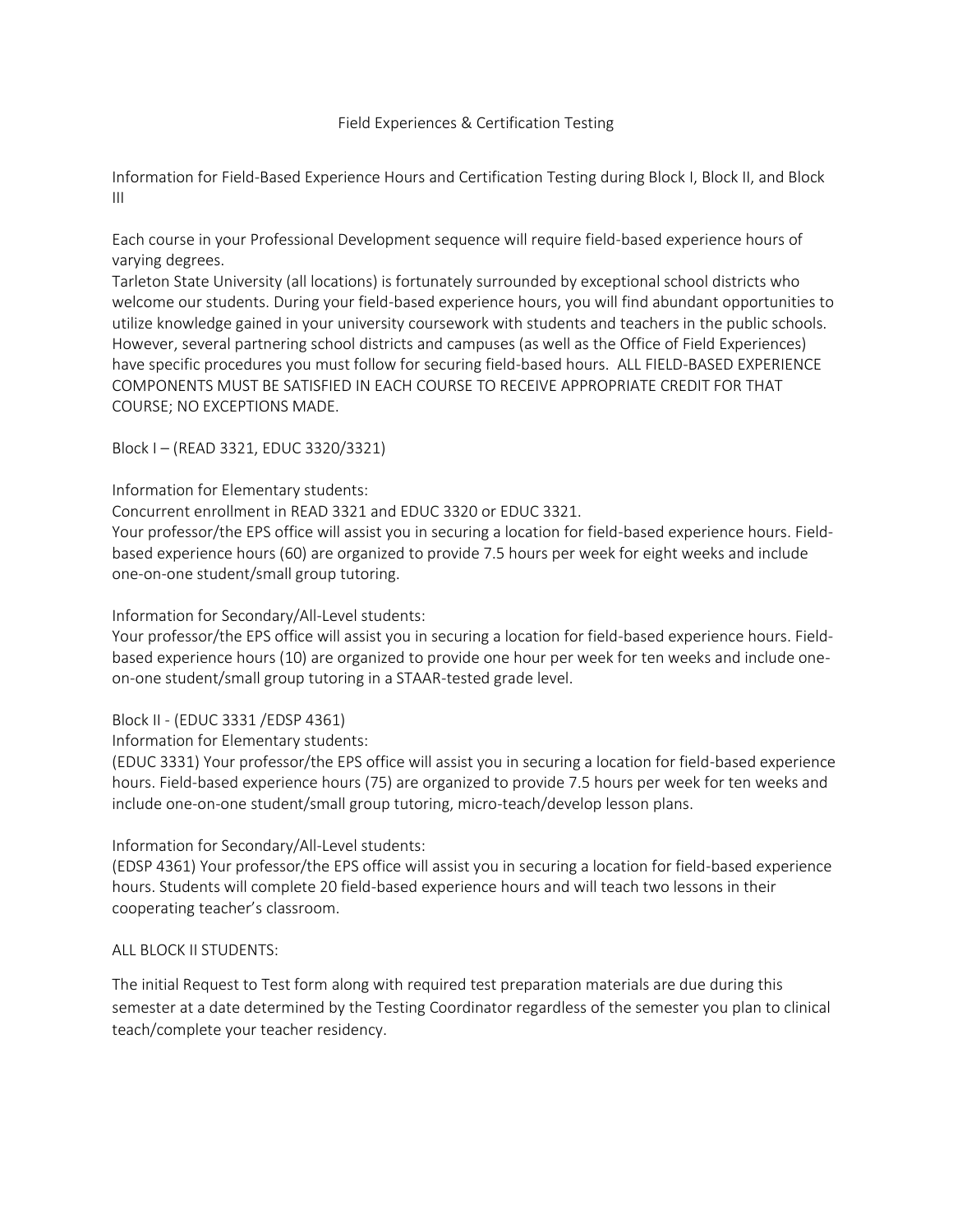Students will either attend a mandatory application for clinical teaching/certification testing meeting, at which time all requirements regarding both the application and testing processes are explained, or a meeting covering the yearlong teacher residency. Students who fail to attend a meeting will not have either the clinical teaching/residency or testing applications processed and will receive a flag for failure to attend. Late applications past the published deadline will not be accepted.

Failure to turn in the Request to Test or Clinical Teaching/Residency application by the deadline date will result in ineligibility for Block III the following semester.

The Coordinator of Field Experiences will secure your placements for the following two semesters. Teacher Residents should refer to the Resident handbook for TR1 and TR2 information.

Block III

Information for Elementary students:

(READ 4331) Your professor/the EPS office will assist you in securing a location for field-based experience hours. Field-based experience hours (90) are organized to provide 7.5 hours per week for twelve weeks and includes developing unit/lesson plans, including assessments and teaching a minimum of one full lesson.

Tarleton State is switching to a year-long residency model. See the residency handbook for Block III Block IV information.

Information for Secondary/All-Level students:

Students will complete 60 field-based experience hours (5 hours per week.)

The Coordinator of Field Experiences will visit your classroom and cover expectations during your fieldbased experience hours.

Information for all students:

Passing scores for ALL TExES PPR, all Content exams, any Supplemental exams (ESL, Bilingual and BTLPT) and Science of Teaching Reading, must be posted by no later than Aug 1/Dec 15 prior to clinical teaching. Approval to take supplemental exams and STR will be given by the Bilingual/ESL course instructors and READ 4384 during the Block III semester. Residency students should refer to their handbook for alternate deadlines.

Current candidates admitted to the Teacher Education Program must have ALL TExES certification exams including supplemental exams (ESL or Bilingual and BTLPT) and the STR, if applicable, passed and passing scores posted by the designated date prior to the clinical teaching semester. Residency students should refer to their handbook for alternate deadlines.

All testing requirements are subject to change at any point in the program due to state legislature and changes implemented by the Texas Education Agency, as well as program policy adoption. Check the certification testing web page regularly for updates to testing. <https://www.tarleton.edu/eps/testing/index.html>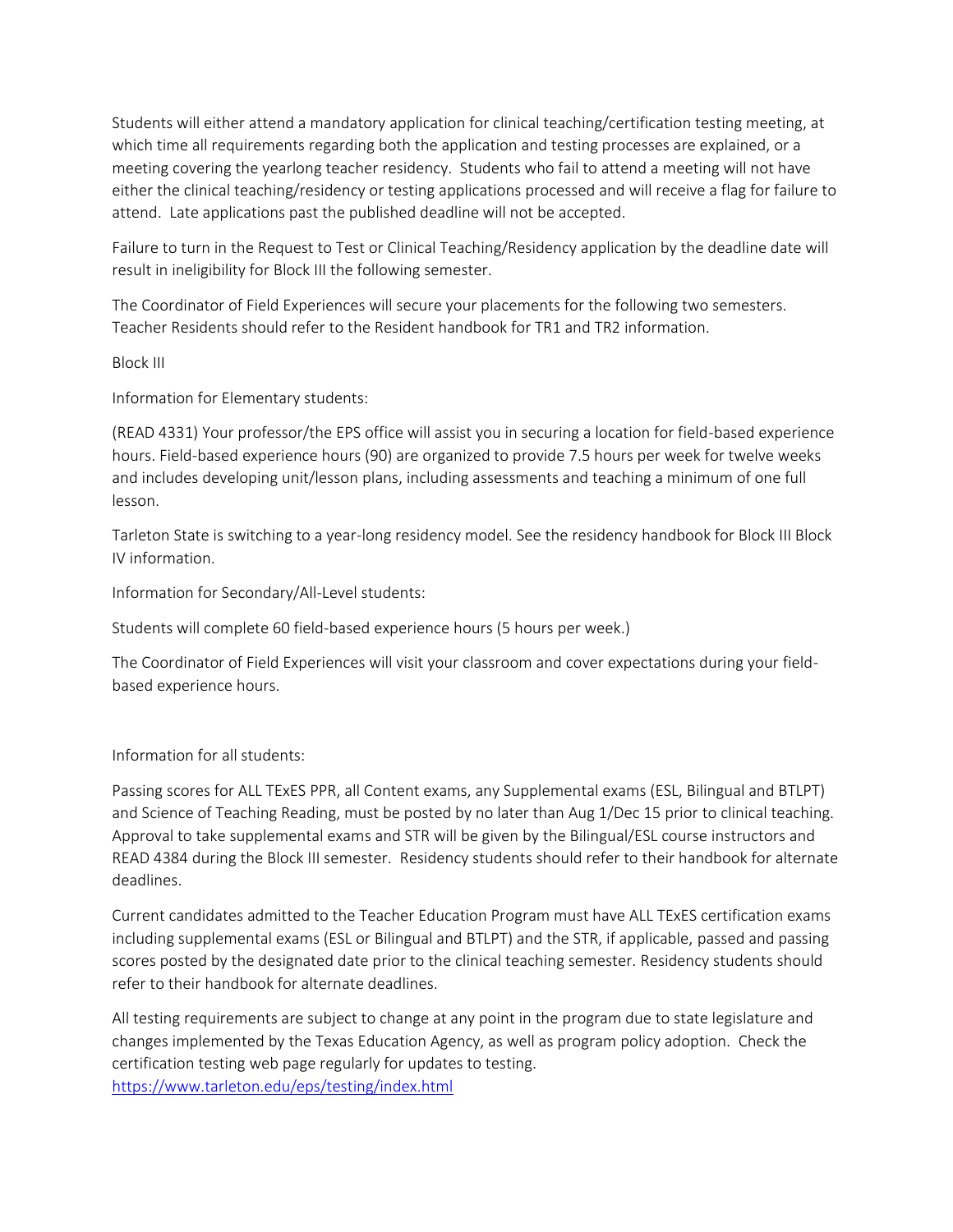<span id="page-17-0"></span>Other field-based requirements will come from your professor.

## Information for the Clinical Teaching Semester

Students will participate in a full semester of clinical teaching at placement locations determined by the Coordinator of Field Experiences, based on student requests.

Placements are full-day (expect 8 hours per day, 5 days per week), and 14-16 weeks in duration as determined by your program, accumulating a minimum of 640 hours. (Students are not allowed to take additional courses during their clinical teaching semester.) It is advised all students must request a placement location from a predetermined list of cooperating school districts and campuses within a 60 mile radius of the Tarleton campus where they attend classes. All placements are made by Educator Preparation Services and are subject to change based on district, campus, and cooperating teacher availability.

\*All Professional Development students will follow the Field Experiences professional dress requirements. \*\*It is the goal of the Tarleton Teacher Education Program that all of its graduates learn how to become reflective practitioners. Education courses require that students reflect on their field- based experience hours. Students will reflect on specific targeted areas, depending upon the level of the EDUC/EDSP course, through weekly reflections, reflective papers, and projects.

# Information for Clinical Teachers

Students applying for Clinical Teaching must apply one year in advance of their clinical teaching semester and must attend a mandatory application information session (dates and times listed here: [http://www.tarleton.edu/eps/field/apply.html\)](http://www.tarleton.edu/eps/field/apply.html). The information session will walk students through the process of filling in the application, as well as delineating additional paperwork needed in the Office of Field Experiences. Students may not complete the application process until their attendance at a meeting is documented. Applications will not be accepted late.

Before being eligible to Clinical Teach, each student must meet the following requirements:

- Senior classification and prior admission to the Teacher Education Program;
- A minimum grade point average of 2.75 on all course work that is listed and completed on the certification plan;
- No grade lower than a C in all education coursework and no grade lower than a C in all coursework related to the certification area (right hand side of certificate plan);
- Any Teacher Education Program probation must have been rectified and the student returned to good standing;
- Removal of all incomplete grades;
- Formal approval of the Tarleton Educator Preparation Council;
- Passing scores for TExES PPR, Content exams, any supplemental exams (ESL, Bilingual, and BTLPT), and Science of Teaching Reading must be posted prior to August 1 / December 15. Supplemental exam approval will be granted by the course instructor during EDUC 3310. For any students admitted to the Teacher Education Program after September 1, 2019 and/or those clinical teaching beginning with the Spring 2021 semester, ALL TExES certification exams including supplemental exams must be passed prior to clinical teaching.

In addition, each student must meet specific program requirements.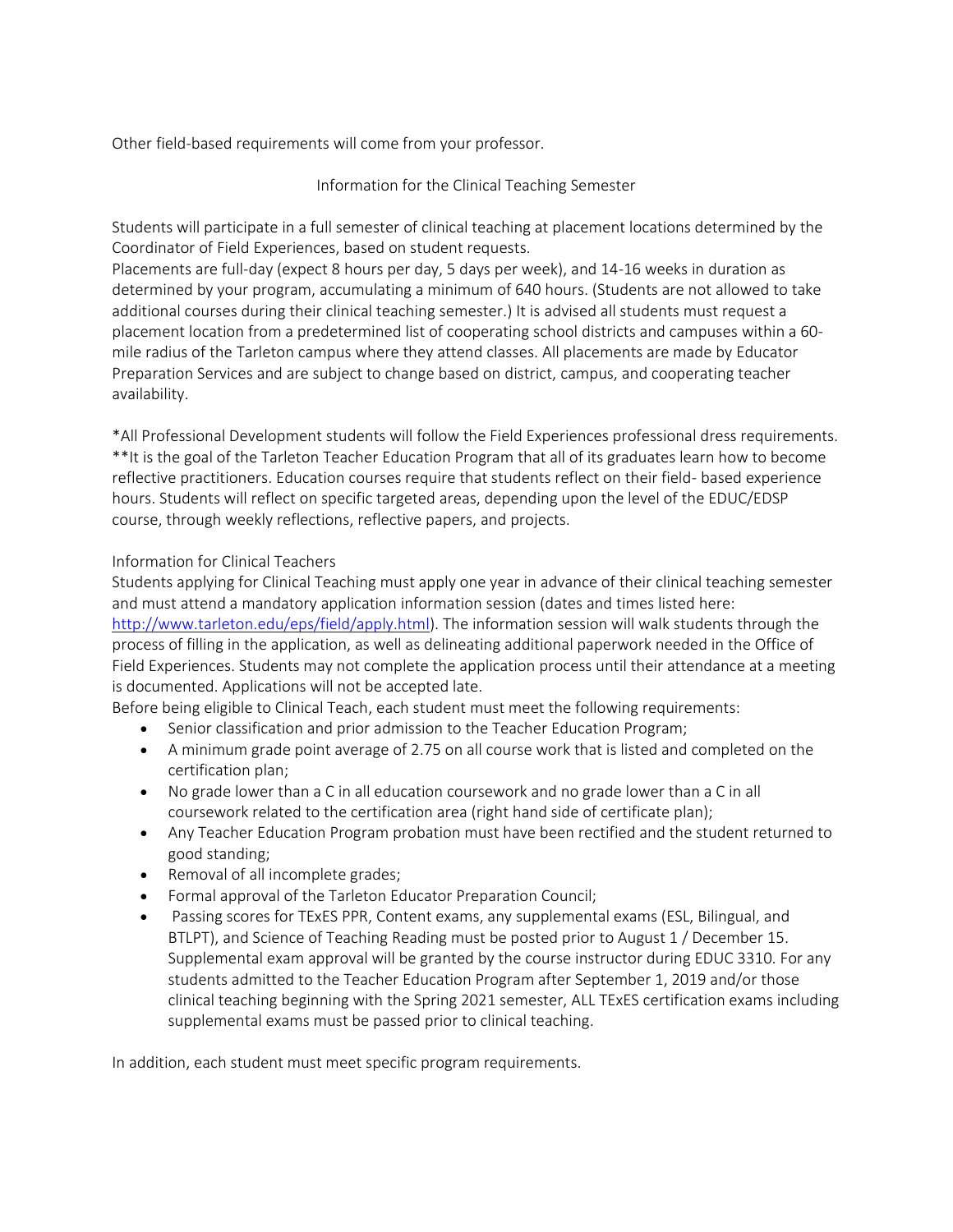Additional requirements for Elementary Education Majors:

ALL coursework required for degree, with the exception of EDUC 4335 and EDUC 4690, must be completed prior to clinical teaching. Any exception to this requirement will require Department Head approval.

Additional requirements for Secondary and All Level Certifications:

At least 75% of the hours in each certification field (right hand side of certificate plan) must be completed prior to clinical teaching; however, it is highly advisable that candidates complete all degree requirements, with the exception of EDUC 4335 and EDUC 4690, prior to clinical teaching.

# Clinical Teacher Responsibilities

Once the application process is complete and the student receives a placement, he or she agrees to comply with the following professional responsibilities:

- Maintain a professional relationship with students, faculty, and staff.
- Follow the Field Experiences dress code.
- Be fair, impartial, and consistent working with students.
- Be open to constructive feedback and implement that feedback in subsequent planning and teaching.
- Be adequately prepared to teach the assigned subject(s).
- Get to know the students in the classroom, including their preferred learning modality.
- Observe the mentor teacher's plans, techniques, discipline procedures, and classroom organization and management prior to attempting to direct any lesson or project.
- Be proficient in the correct usage of written and oral communication.
- As well as observe all requirements related to the clinical teaching process.

Educator Preparation Services assumes full responsibility for contacting public school districts and campuses regarding placement of clinical teachers. Under no circumstances is a student asked to make contact with a district or campus regarding their clinical teaching placement or related problems. When a clinical teacher encounters an issue with a placement, he or she must contact the Coordinator of Field Experiences immediately, who will resolve the problem.

Candidates for certification who do not satisfactorily complete their clinical teaching requirements as set forth in the clinical teacher orientation and EDUC 4335 and EDUC 4690 are automatically dropped from the Tarleton Teacher Education Program. In order to gain eligibility for re-admission and be recommended for certification, the candidate must reapply and meet all program requirements in place at the time of re-application.

# The Clinical Teacher:

The clinical teacher occupies a dual role in that he or she is both a university student and a teacher with the unique characteristics of each. As a student, he or she is subject to all regulations governing the relationship between the student and the university professor. As a teacher, he or she works as a professional educator and must accept the responsibilities of that position. Clinical teachers are assigned to a public school campus for a semester to meet Tarleton State University's Field Experiences requirements. During the assignment, clinical teachers are required to follow the daily schedule of the school campus where they are placed. Clinical teachers will begin by observing and assisting the first week of placement. Beginning the second week, clinical teachers teach one period or subject per day and add additional periods or subjects each week, gradually moving to teaching the whole day for a minimum of one week teaching in various types of situations.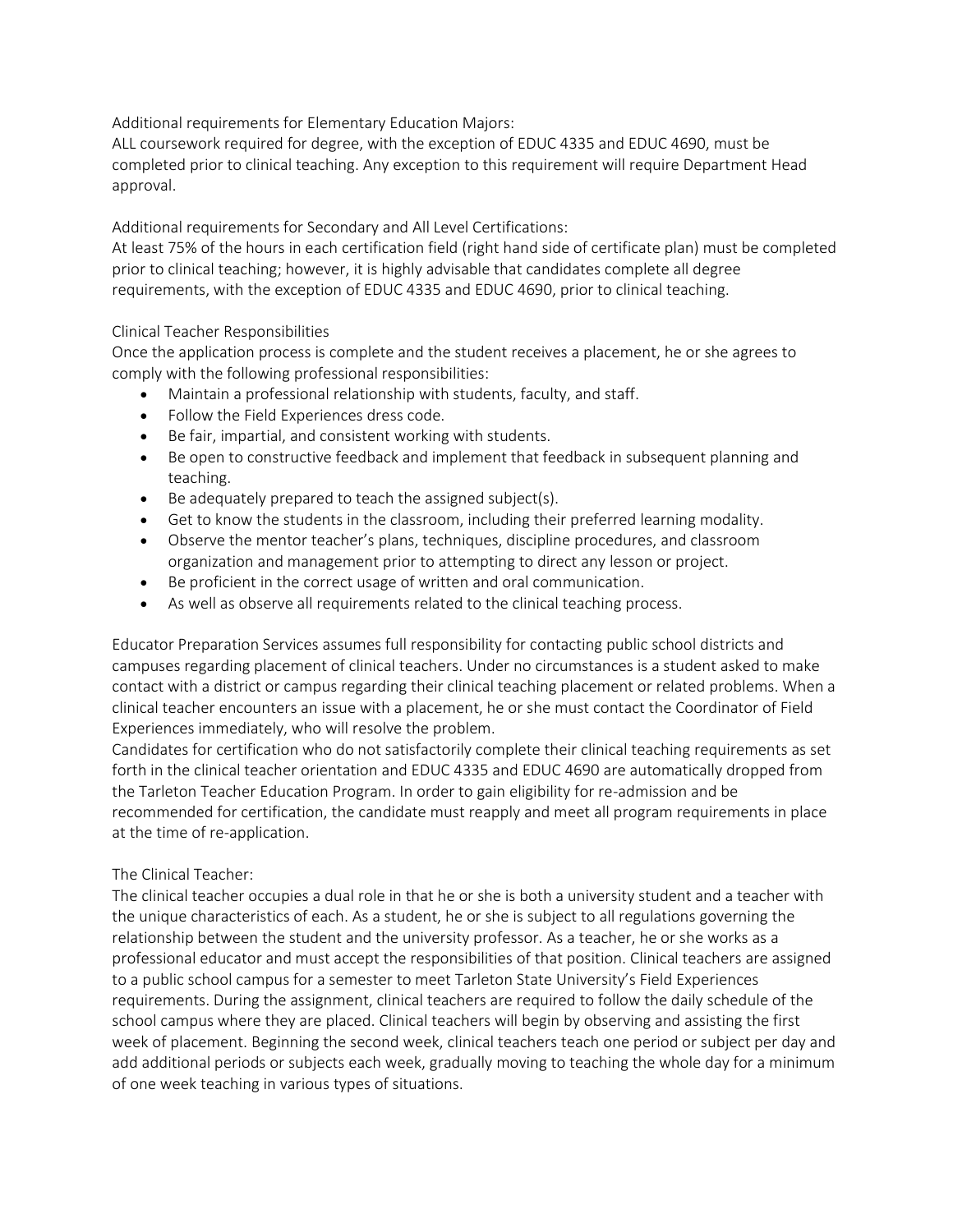Prior to the beginning of the clinical teaching semester, students are required to attend a full-day orientation held on the Stephenville campus. At the orientation, students will receive explicit instructions and expectations for their field experience. Students will also meet their Field Supervisor, who is the individual responsible for conducting all observations and providing constructive feedback to the clinical teacher. The Field Supervisor will also conference with the cooperating teacher and the campus principal. Clinical teaching is a shared responsibility between the university and the public school; therefore, the Field Supervisor's role is one of instruction, supervision, and maintenance of university-school relationships. Below is a list of what the clinical teacher can expect from their Field Supervisor.

- Attend and participate in an orientation meeting for all clinical teachers, but working specifically with his or her students.
- Observe each clinical teacher in the classroom setting at least three times (forty-five minutes each) during the semester. Following each observation, the Field Supervisor will provide electronic feedback to the clinical teacher within twenty-four hours, and to the cooperating teacher and the principal within one week.
- Conduct an individual feedback session with the clinical teacher and the cooperating teacher after each observation for the purpose of providing ongoing training.
- Conduct the final written evaluation and assist in assigning a satisfactory or unsatisfactory grade.
- Counsel and assist the clinical teacher with problems that may arise in his or her teaching assignment.
- Be available to the principal and cooperating teachers for conferences.
- Offer feedback to the Coordinator of Field Experiences regarding the withdrawal or reassignment of clinical teachers.
- Emphasize to the clinical teacher the importance of professional conduct, and of handling certain student issues and school situations with the strictest of confidence.
- Ensure the clinical teacher understands clearly, and carries out effectively, his or her part of the field experiences program.
- Furnish the cooperating teachers with copies of materials which are given to the clinical teacher so they are familiar with the regulations, requirements, and policies which affect the clinical teacher.

Keep in mind your field-based experiences are designed to help you perfect your craft prior to assuming the role of teacher-of-record within a school district. Your Field Supervisor, cooperating teacher, campus administration, and the Coordinator of Field Experiences are all in a position to assist you with this component of your degree and certification requirements. As part of the evaluation and feedback process, it is your responsibility to work to implement suggestions provided and to record and reflect on that implementation.

Retention in clinical teaching is contingent upon fulfilling the requirements set forth in this handbook, the clinical teacher orientation, and in both EDUC 4335 and 4690. Excessive (five or more) and consistent indicators of "Needs Improvement" on descriptors during the evaluation process, will result in classroom observations by the Coordinator of Field Experiences. If the Coordinator notices ongoing concerns, the clinical teacher will conference with the Coordinator and every effort will be made to help the clinical teacher succeed prior to the decision to administratively remove the student from the program. If a campus or district requests removal of a clinical teacher, or a clinical teacher does not observe the Code of Ethics and Standard Practices for Texas Educators (included on the following pages) that student may be AUTOMATICALLY WITHDRAWN FROM THE PROGRAM.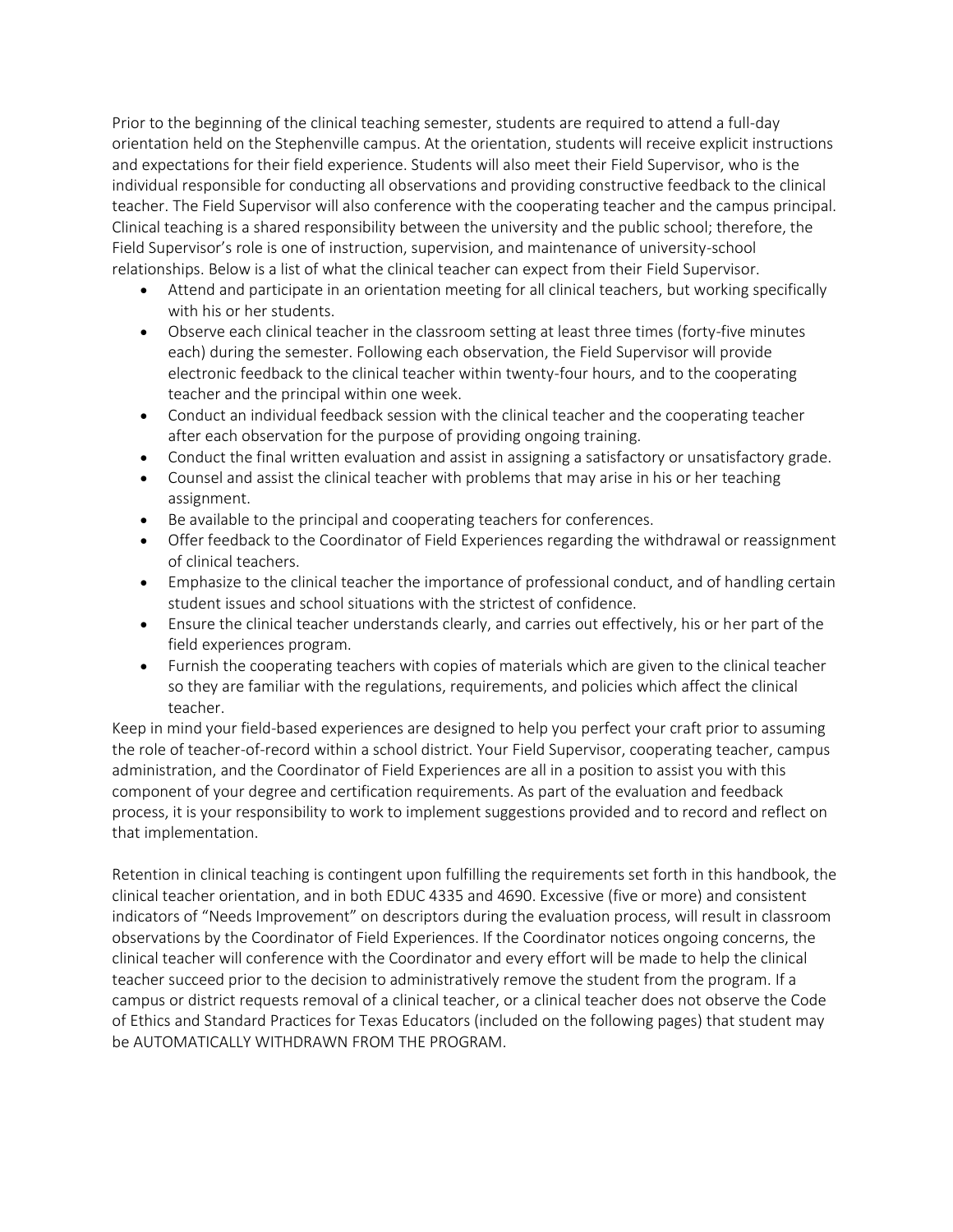### Tarleton Policies Governing TExES Certification Exams

<span id="page-20-0"></span>The state certification examinations affect not only your certification status, but also the accreditation of all educator preparation programs at Tarleton State University. The Tarleton Educator Preparation Council developed the following policies to help ensure the success of Tarleton candidates and the continuing accreditation of all Tarleton educator preparation programs. Policies are subject to change at any time based on program reviews and Texas Education Agency rules and regulations.

1. In accordance with state law, candidates who have not received official notification of or replied with formal acceptance of program admission cannot be granted permission to test.

2. Candidates are required to take state certification exams according to the testing timeline set by either the academic departments, program directors, or the Testing Coordinator.

3. Candidates may take only one exam per test administration date. Exams are long and rigorous and it is unreasonable to expect peak performance when taking multiple exams in a single day.

4. Do not choose test dates that conflict with any scheduled academic meetings such as classes, field experiences, or labs, as your absence will not be excused.

5. All candidates currently admitted to the traditional Teacher Education Program and participating in a traditional clinical teaching experience must have ALL TExES certification exams, including supplementals and STR if applicable, passed and scores posted prior to August 1 for Fall clinical teachers or December 15 for Spring clinical teachers to be eligible to clinical teach. Failure to pass exams and/or have scores posted will result in delaying clinical teaching until a subsequent semester after exams have been passed and/or scores have posted. Candidates participating in a yearlong residency have specific test and pass by dates published in the corresponding handbook.

6. In the event a candidate fails a certification exam, there is a state mandated 30-day wait period before a retest is available. Check with your individual program concerning more specific retake policies and requirements for requesting a retest.

7. Candidates who have not taken and passed certification exams and/or applied for certification within a timely manner of program completion are at risk of losing passed exams and certification ability due to unpredictable changes in state law and rules. Candidates may be required to repeat or complete additional coursework if older than five years, pass practice exams and/or engage the services of an outside test preparation program, especially if the State replaces an expired exam with a new replacement exam, and/or changes certification standards. It is the responsibility of candidates who have not completed certification requirements at the time of program completion to stay abreast and informed of any testing and certification changes that are implemented at the state level by reviewing the TEA and EPS websites.

8. Appeals related to any portion of this policy must be made in writing to the Dean of the College of Education at Tarleton State University. An information copy of the appeal must also be provided to the appropriate department head or program director.

9. All candidates will be required to acknowledge receipt and understanding of Tarleton Testing Policies prior to being granted testing approval.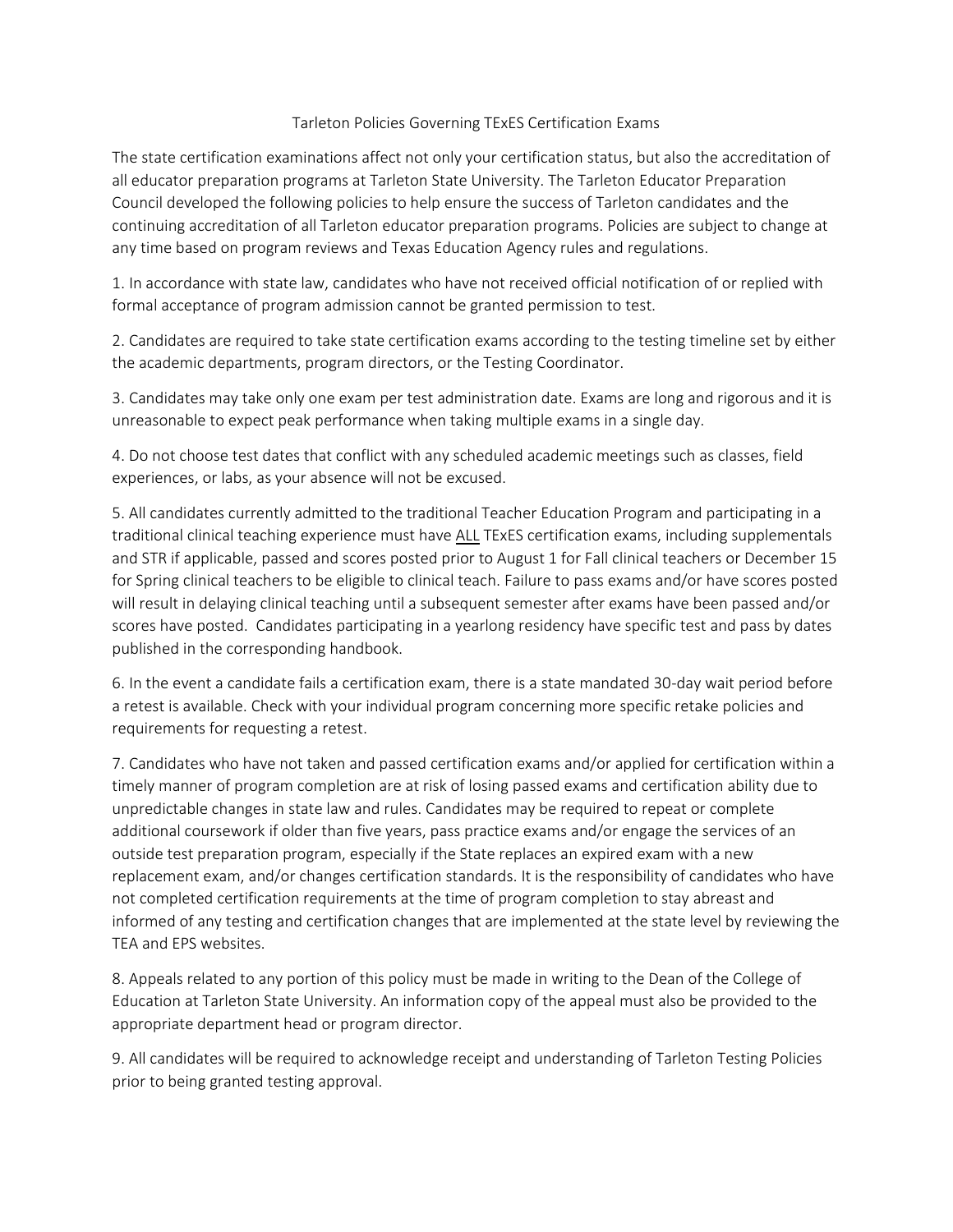## Additional Certification Testing Information

<span id="page-21-0"></span>Depending on the certificate being sought, students are required to take a minimum of two and as many as five TExES examinations with the possibility of an edTPA portfolio. Students must obtain a passing score on all required examinations (including any supplement exams) prior to applying for certification through the state and only after all other program requirements have been completed, including graduating and posting of the degree.

Candidates will be cleared to take initial exams toward the end of the Block II semester (EDUC 3331/EDSP 4361) once test preparation programs have been completed and departmental approval has been granted. Candidates will need to monitor their Pearson testing account for entered approvals.

For traditional teacher education candidates, passing scores for ALL TExES exams (PPR, Contents, Supplementals and Science of Teaching Reading) must be posted prior to August 1 for Fall clinical teachers or December 15 for Spring clinical teachers. Failure to pass all required exams will result in delaying clinical teaching until a subsequent semester when exams have been passed and scores posted. For any students admitted to the Teacher Education Program after September 1, 2019 and/or clinical teaching beginning with the Spring 2021 semester, ALL certification exams to include supplementals must be passed to be eligible for clinical teaching. Yearlong residency candidates should refer to the handbook for specific test and pass by dates.

Candidates who have taken and failed one attempt of any individual TExES exam will be required to complete test preparation programs and study materials before being given approval to retest. It will be necessary to consult with your specific department concerning exact requirements needed for retest approval.

Requests to retake exams for Interdisciplinary Studies candidates should be routed through Curriculum and Instruction while retakes for Secondary or All-Level candidates should be routed through Educator Preparation Services for the PPR exam and the department of your major for content exams. Request to Retest Forms for your specific area can be found on the Certification Testing site listed under Educator Preparation Services [\(http://www.tarleton.edu/eps/testing/register-now.html\)](http://www.tarleton.edu/eps/testing/register-now.html).

Candidates must continue to retake and pass any failed exams before being allowed to Clinical Teach. A 30-day wait period between failed exams is enforced by TEA but you do not need to wait 30 days to register to retake an exam once required test prep materials have been completed and approved. A list of test administrations can be found at http://www. tarleton.edu/eps/testing/documents/cat-testschedule.pdf.

All testing requirements are subject to change at any point in the program due to state legislature and changes implemented by the Texas Education Agency, as well as program policy adoption. Check the certification testing web page regularly for updates to testing. <https://www.tarleton.edu/eps/testing/index.html>

Exam registration information can be found online at [http://www.tarleton.edu/eps/testing/register](http://www.tarleton.edu/eps/testing/register-now.html)[now.html,](http://www.tarleton.edu/eps/testing/register-now.html) or by contacting Brenda Strong at 254-968-1908 / strong@tarleton.edu, (Mathematics Building, Room 101 D).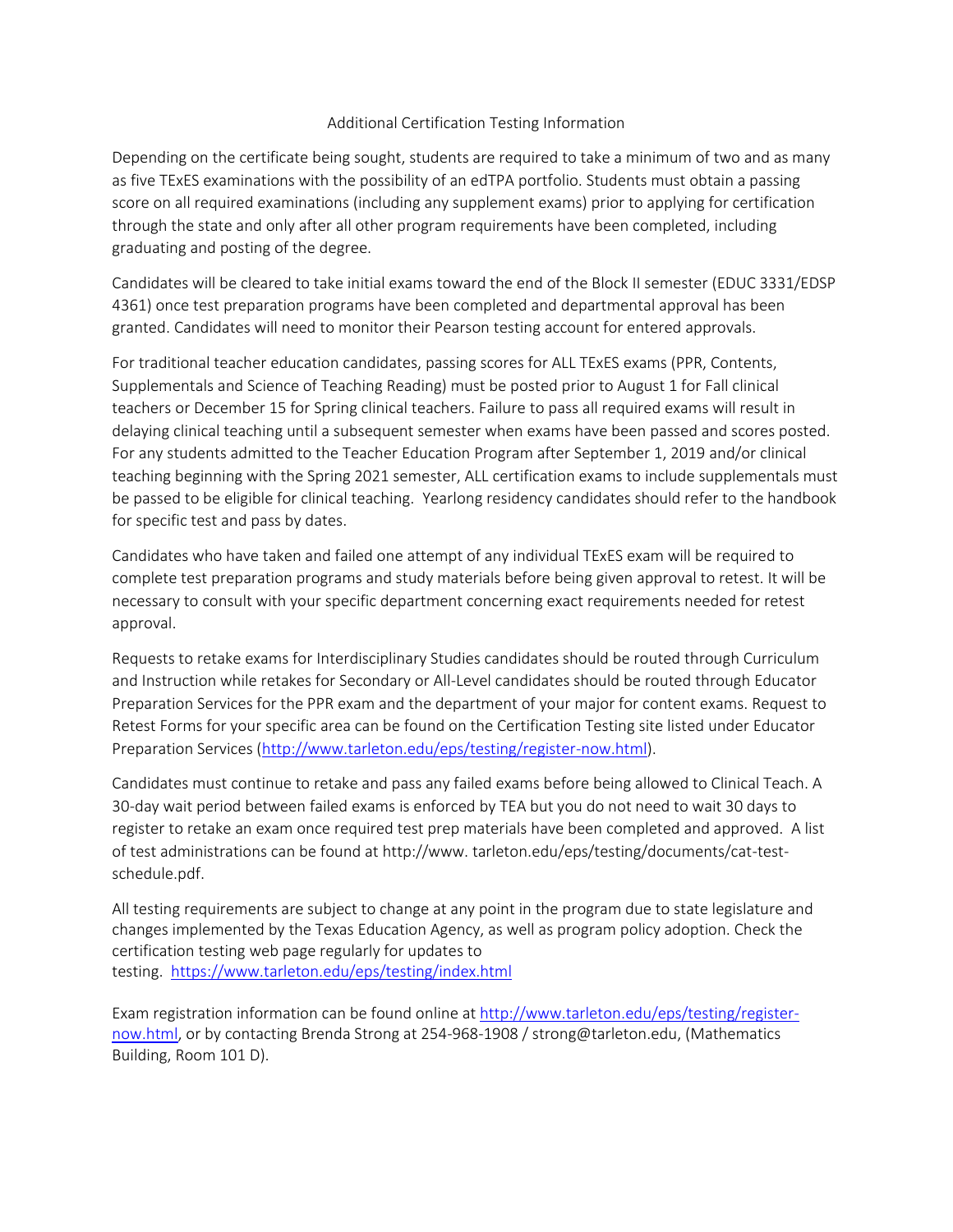#### Important State-Mandated Laws and Guidelines

#### <span id="page-22-1"></span><span id="page-22-0"></span>Important Laws for Clinical Teachers/Interns

[Texas Education Code, Section 21.407:](https://statutes.capitol.texas.gov/Docs/ED/htm/ED.21.htm) REQUIRING OR COERCING TEACHERS TO JOIN GROUPS, CLUBS, COMMITTEES, OR ORGANIZATIONS: POLITICAL AFFAIRS.

(a) A school district board of trustees or school district employee may not directly or indirectly require or coerce any teacher to join any group, club, committee, organization, or association.

(b) A school district board of trustees or school district employee may not directly or indirectly coerce any teacher to refrain from participating in political affairs in the teacher's community, state, or nation.

## [Texas Education Code, Section 37.002: REMOVAL BY TEACHER.](https://statutes.capitol.texas.gov/Docs/ED/htm/ED.37.htm)

(a) A teacher may send a student to the campus behavior coordinator's office to maintain effective discipline in the classroom. The campus behavior coordinator shall respond by employing appropriate discipline management techniques consistent with the student code of conduct adopted under Section 37.001 that can reasonably be expected to improve the student's behavior before returning the student to the classroom. If the student's behavior does not improve, the campus behavior coordinator shall employ alternative discipline management techniques, including any progressive interventions designated as the responsibility of the campus behavior coordinator in the student code of conduct.

(b) A teacher may remove from class a student:

(1) who has been documented by the teacher to repeatedly interfere with the teacher's ability to communicate effectively with the students in the class or with the ability of the student's classmates to learn; or

(2) whose behavior the teacher determines is so unruly, disruptive, or abusive that it seriously interferes with the teacher's ability to communicate effectively with the students in the class or with the ability of the student's classmates to learn.

(c) If a teacher removes a student from class under Subsection (b), the principal may place the student into another appropriate classroom, into in-school suspension, or into a disciplinary alternative education program as provided by Section 37.008. The principal may not return the student to that teacher's class without the teacher's consent unless the committee established under Section 37.003 determines that such placement is the best or only alternative available. The terms of the removal may prohibit the student from attending or participating in school-sponsored or school-related activity.

(d) A teacher shall remove from class and send to the principal for placement in a disciplinary alternative education program or for expulsion, as appropriate, a student who engages in conduct described under Section 37.006 or 37.007. The student may not be returned to that teacher's class without the teacher's consent unless the committee established under Section 37.003 determines that such placement is the best or only alternative available. If the teacher removed the student from class because the student has engaged in the elements of any offense listed in Section 37.006(a)(2)(B) or Section 37.007(a)(2)(A) or (b)(2)(C) against the teacher, the student may not be returned to the teacher's class without the teacher's consent. The teacher may not be coerced to consent.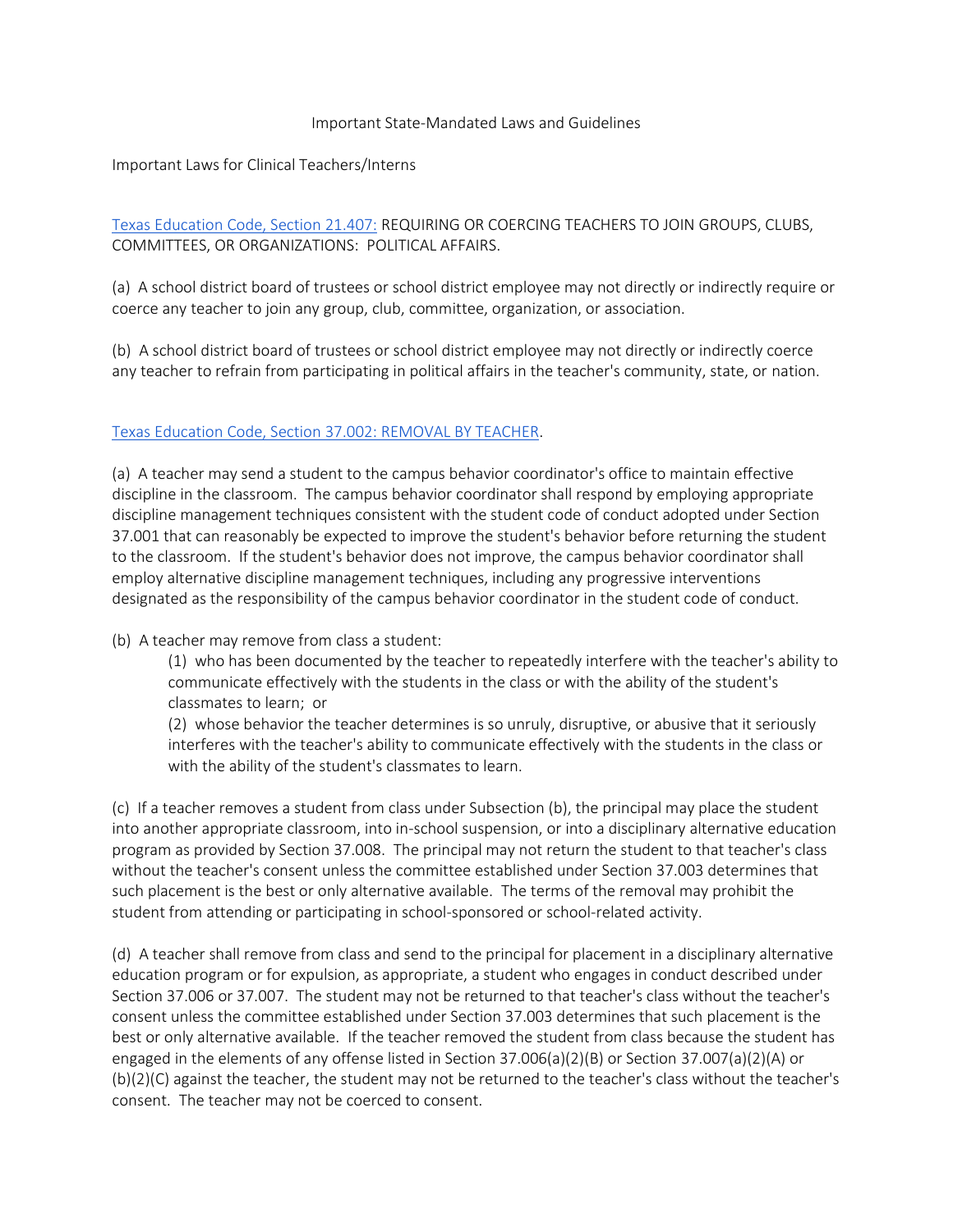# [Texas Education Code, Section 37.016: REPORT OF DRUG OFFENSES; LIABILITY](https://statutes.capitol.texas.gov/Docs/ED/htm/ED.37.htm)

A teacher, school administrator, or school employee is not liable in civil damages for reporting to a school administrator or governmental authority, in the exercise of professional judgment within the scope of the teacher's, administrator's, or employee's duties, a student whom the teacher suspects of using, passing, or selling, on school property:

(1) marijuana or a controlled substance, as defined by Chapter 481, Health and Safety Code;

(2) a dangerous drug, as defined by Chapter 483, Health and Safety Code;

(3) an abusable glue or aerosol paint, as defined by Chapter 485, Health and Safety Code, or a volatile chemical, as listed in Chapter 484, Health and Safety Code, if the substance is used or sold for the purpose of inhaling its fumes or vapors; or

(4) an alcoholic beverage, as defined by Section 1.04, Alcoholic Beverage Code.

## [Texas Education Code, Section 38.004: CHILD ABUSE REPORTING AND PROGRAMS.](https://statutes.capitol.texas.gov/Docs/ED/htm/ED.38.htm)

(a) The agency shall develop a policy governing the reports of child abuse or neglect, including reports related to the trafficking of a child under Section 20A.02(a)(5), (6), (7), or (8), Penal Code, as required by Chapter 261, Family Code, for school districts, open-enrollment charter schools, and their employees. The policy must provide for cooperation with law enforcement child abuse investigations without the consent of the child's parents if necessary, including investigations by the Department of Family and Protective Services. The policy must require each school district and open-enrollment charter school employee to report child abuse or neglect, including the trafficking of a child under Section 20A.02(a)(5) or (7), Penal Code, in the manner required by Chapter 261, Family Code. Each school district and open-enrollment charter school shall adopt the policy.

(a-1) The agency shall:

(1) maintain on the agency Internet website a list of links to websites that provide information regarding the prevention of child abuse; and

(2) develop and periodically update a training program on prevention of child abuse that a school district may use for staff development.

(b) Each school district shall provide child abuse and victimization programs in elementary and secondary schools.

<span id="page-23-0"></span>Code of Ethics and Standard Practices for Texas Educators

## [Title 19 Texas Administrative Code Chapter 247 Rule §247.2](https://texreg.sos.state.tx.us/public/readtac$ext.TacPage?sl=R&app=9&p_dir=&p_rloc=&p_tloc=&p_ploc=&pg=1&p_tac=&ti=19&pt=7&ch=247&rl=2)

In compliance with the Texas Education Code, §21.041(b)(8), the State Board for Educator Certification (SBEC) adopts an Educators' Code of Ethics as set forth in §247.2 of this title (relating to Code of Ethics and Standard Practices for Texas Educators). The SBEC may amend the ethics code in the same manner as any other formal rule.

## Statement of Purpose

The Texas educator shall comply with standard practices and ethical conduct toward students, professional colleagues, school officials, parents, and members of the community and shall safeguard academic freedom. The Texas educator, in maintaining the dignity of the profession, shall respect and obey the law, demonstrate personal integrity, and exemplify honesty and good moral character. The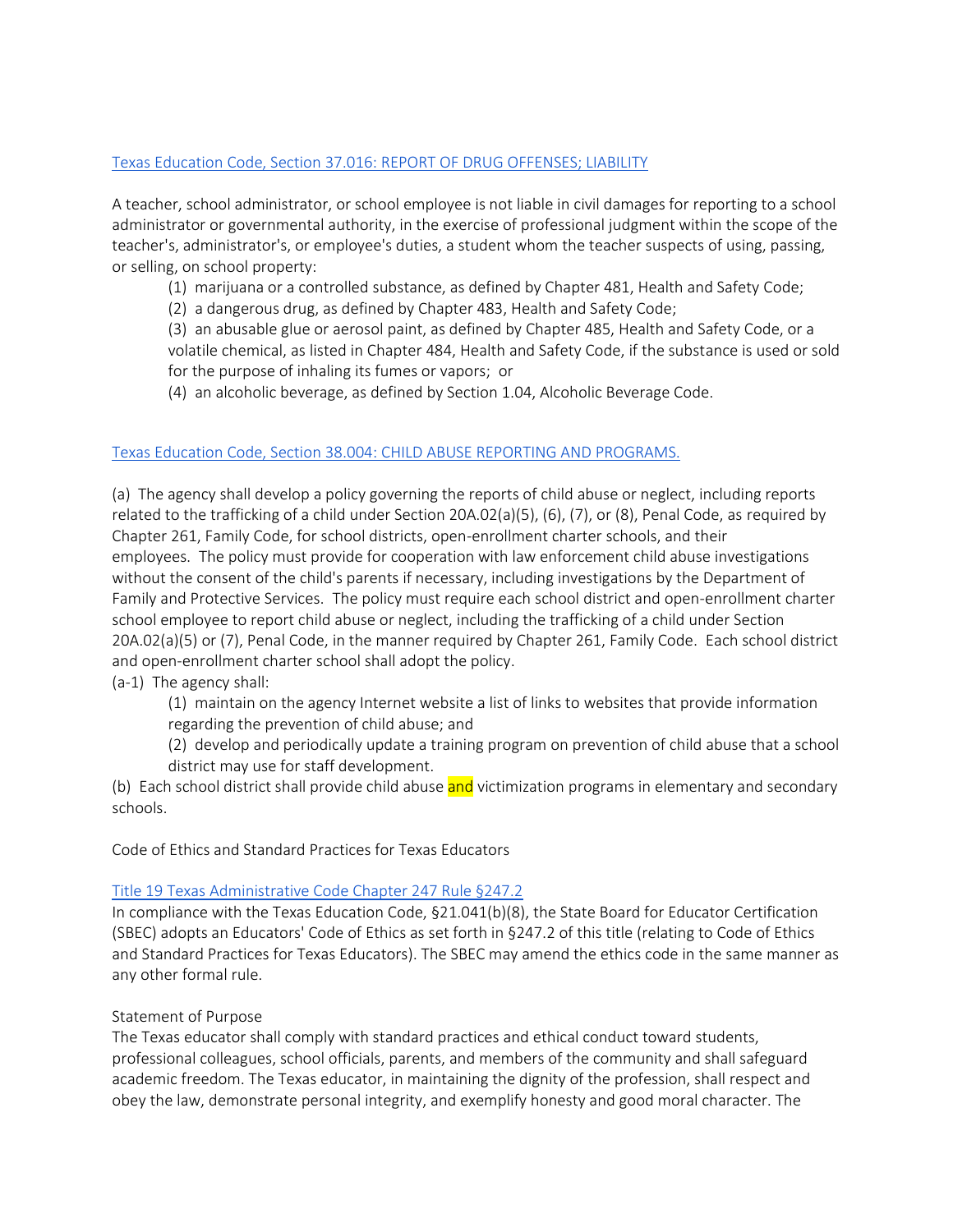Texas educator, in exemplifying ethical relations with colleagues, shall extend just and equitable treatment to all members of the profession. The Texas educator, in accepting a position of public trust, shall measure success by the progress of each student toward realization of his or her potential as an effective citizen. The Texas educator, in fulfilling responsibilities in the community, shall cooperate with parents and others to improve the public schools of the community. This chapter shall apply to educators and candidates of certification.

Enforceable Standards

- 1. Professional Ethical Conduct, Practices and Performance.
	- a. Standard 1.1. The educator shall not intentionally, knowingly, or recklessly engage in deceptive practices regarding official policies of the school district, educational institution, educator preparation program, the Texas Education Agency, or the State Board for Educator Certification (SBEC) and its certification process.
	- b. Standard 1.2. The educator shall not intentionally, knowingly, or recklessly misappropriate, divert, or use monies, personnel, property, or equipment committed to his or her charge for personal gain or advantage.
	- c. Standard 1.3. The educator shall not submit fraudulent requests for reimbursement, expenses, or pay.
	- d. Standard 1.4. The educator shall not use institutional or professional privileges for personal or partisan advantage.
	- e. Standard 1.5. The educator shall neither accept nor offer gratuities, gifts, or favors that impair professional judgment or that are used to obtain special advantage. This standard shall not restrict the acceptance of gifts or tokens offered and accepted openly from students, parents of students, or other persons or organizations in recognition or appreciation of service.
	- f. Standard 1.6. The educator shall not falsify records, or direct or coerce others to do so.
	- g. Standard 1.7. The educator shall comply with state regulations, written local school board policies, and other state and federal laws.
	- h. Standard 1.8. The educator shall apply for, accept, offer, or assign a position or a responsibility on the basis of professional qualifications.
	- i. Standard 1.9. The educator shall not make threats of violence against school district employees, school board members, students, or parents of students.
	- j. Standard 1.10. The educator shall be of good moral character and be worthy to instruct or supervise the youth of this state.
	- k. Standard 1.11. The educator shall not intentionally, knowingly, or recklessly misrepresent his or her employment history, criminal history, and/or disciplinary record when applying for subsequent employment.
	- l. Standard 1.12. The educator shall refrain from the illegal use, abuse, or distribution of controlled substances, prescription drugs, and toxic inhalants.
	- m. Standard 1.13. The educator shall not be under the influence of alcohol or consume alcoholic beverages on school property or during school activities when students are present.
- 2. Ethical Conduct Toward Professional Colleagues.
	- a. Standard 2.1. The educator shall not reveal confidential health or personnel information concerning colleagues unless disclosure serves lawful professional purposes or is required by law.
	- b. Standard 2.2. The educator shall not harm others by knowingly making false statements about a colleague or the school system.
	- c. Standard 2.3. The educator shall adhere to written local school board policies and state and federal laws regarding the hiring, evaluation, and dismissal of personnel.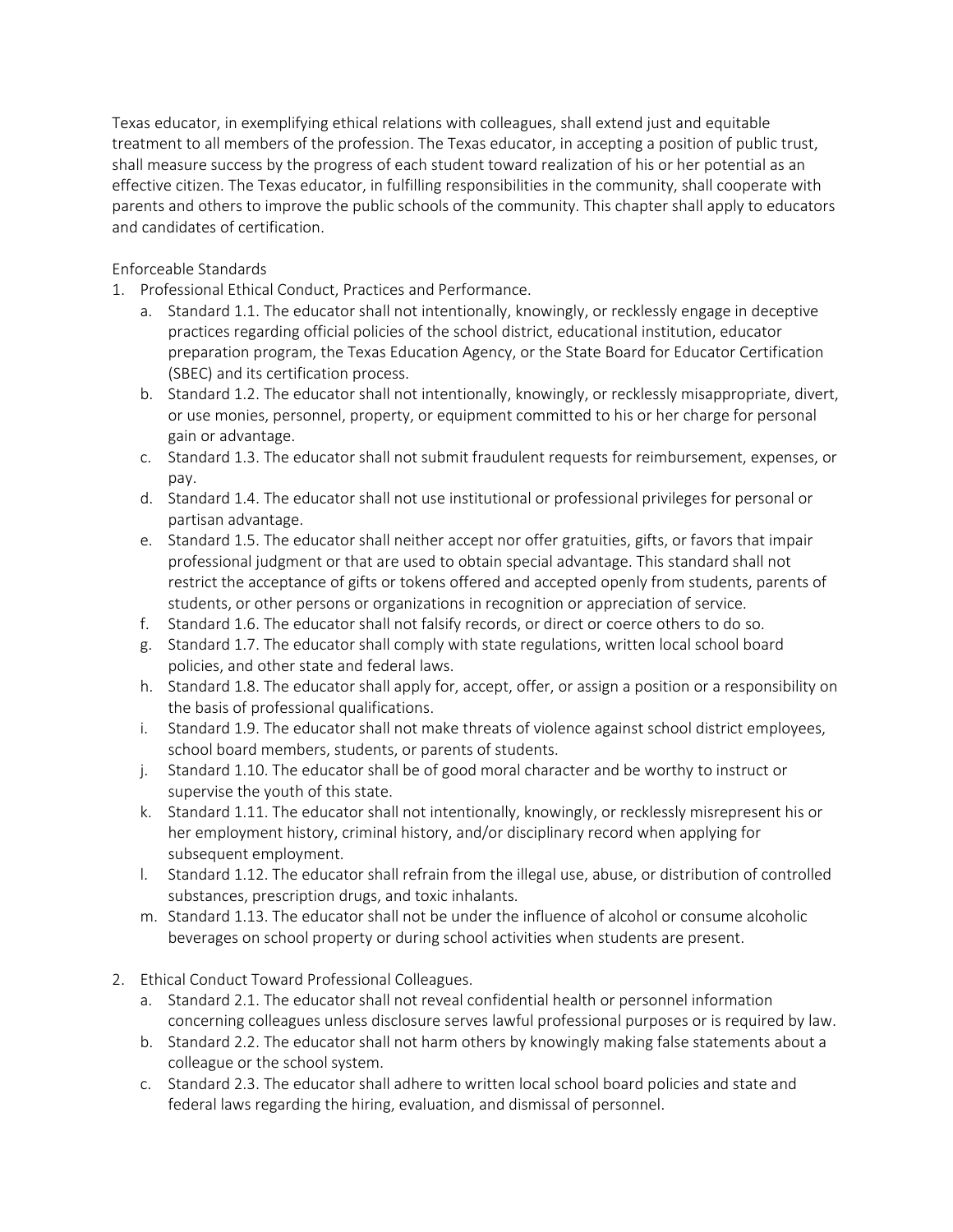- d. Standard 2.4. The educator shall not interfere with a colleague's exercise of political, professional, or citizenship rights and responsibilities.
- e. Standard 2.5. The educator shall not discriminate against or coerce a colleague on the basis of race, color, religion, national origin, age, gender, disability, family status, or sexual orientation.
- f. Standard 2.6. The educator shall not use coercive means or promise of special treatment in order to influence professional decisions or colleagues.
- g. Standard 2.7. The educator shall not retaliate against any individual who has filed a complaint with the SBEC or who provides information for a disciplinary investigation or proceeding under this chapter.
- h. Standard 2.8. The educator shall not intentionally or knowingly subject a colleague to sexual harassment.
- 3. Ethical Conduct Toward Students.
	- a. Standard 3.1. The educator shall not reveal confidential information concerning students unless disclosure serves lawful professional purposes or is required by law.
	- b. Standard 3.2. The educator shall not intentionally, knowingly, or recklessly treat a student or minor in a manner that adversely affects or endangers the learning, physical health, mental health, or safety of the student or minor.
	- c. Standard 3.3. The educator shall not intentionally, knowingly, or recklessly misrepresent facts regarding a student.
	- d. Standard 3.4. The educator shall not exclude a student from participation in a program, deny benefits to a student, or grant an advantage to a student on the basis of race, color, gender, disability, national origin, religion, family status, or sexual orientation.
	- e. Standard 3.5. The educator shall not intentionally, knowingly, or recklessly engage in physical mistreatment, neglect, or abuse of a student or minor.
	- f. Standard 3.6. The educator shall not solicit or engage in sexual conduct or a romantic relationship with a student or minor.
	- g. Standard 3.7. The educator shall not furnish alcohol or illegal/unauthorized drugs to any person under 21 years of age unless the educator is a parent or guardian of that child or knowingly allow any person under 21 years of age unless the educator is a parent or guardian of that child to consume alcohol or illegal/unauthorized drugs in the presence of the educator.
	- h. Standard 3.8. The educator shall maintain appropriate professional educator-student relationships and boundaries based on a reasonably prudent educator standard.
	- i. Standard 3.9. The educator shall refrain from inappropriate communication with a student or minor, including, but not limited to, electronic communication such as cell phone, text messaging, email, instant messaging, blogging, or other social network communication. Factors that may be considered in assessing whether the communication is inappropriate include, but are not limited to:
		- i. the nature, purpose, timing, and amount of the communication;
		- ii. the subject matter of the communication;
		- iii. whether the communication was made openly, or the educator attempted to conceal the communication;
		- iv. whether the communication could be reasonably interpreted as soliciting sexual contact or a romantic relationship;
		- v. whether the communication was sexually explicit; and
		- vi. whether the communication involved discussion(s) of the physical or sexual attractiveness or the sexual history, activities, preferences, or fantasies of either the educator or the student.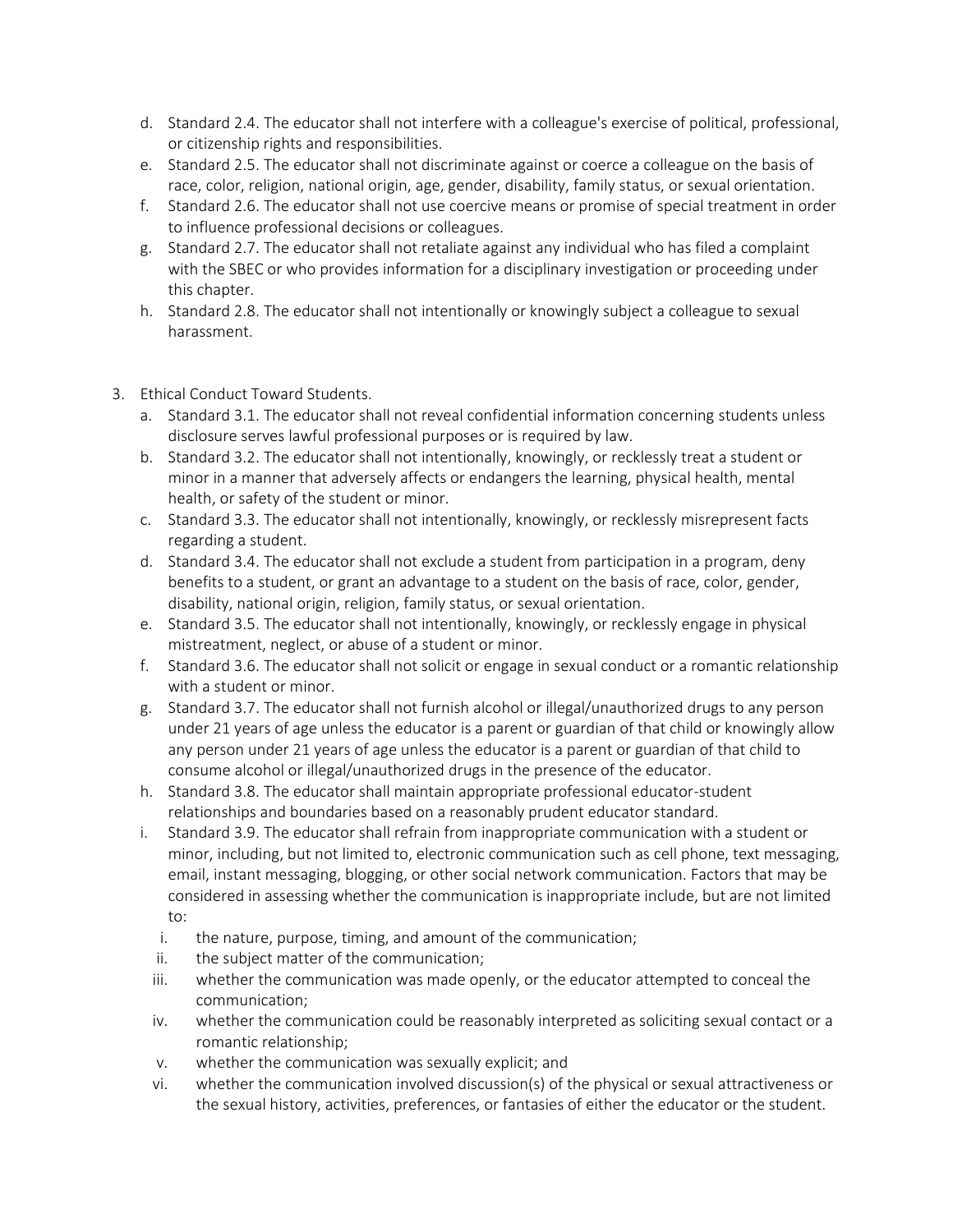#### <span id="page-26-0"></span>TExES Themes

The central themes that emerged during the development process for this test were:

Learner-centeredness. The teacher is a leader of a learner-centered community in which an atmosphere of trust and openness produces a stimulating exchange of ideas. Although the teacher has a vision for the destination of learning, learners are encouraged to take responsibility for their own learning.

Active learning. The teacher designs learning experiences that engage interest in learning. The teacher encourages learners to shape their own learning through active engagement.

Teaching for meaningful outcomes. The teacher selects and organizes topics so that learners make clear connections between what is taught in the classroom and what they experience outside the classroom. The teacher helps learners link ideas in a content area to familiar ideas, prior experiences, and relevant problems.

Diversity. The teacher models and encourages appreciation of the diversity of learners' cultural heritage, unique endowments, learning styles, interest, and needs. The teacher designs learning experiences that show consideration of diversity.

Communication. The teacher uses verbal, nonverbal, and media techniques so that students explore ideas collaboratively, pose questions, and support one another in their learning. The teacher designs learning experiences that provide students with the opportunity to listen, speak, read, and write in a variety of contexts.

Higher-order thinking. The teacher is a critical thinker and problem solver who plays a variety of roles when teaching. The teacher observes, evaluates, and changes directions and strategies whenever necessary.

Intra- and interdisciplinary connections. As the teacher guides learners to construct knowledge through experiences, they learn about relationships among and within the central themes of various disciplines. The teacher integrates other disciplines and learners' interests so that learners consider the central themes of the subject matter from as many different cultural and intellectual viewpoints as possible.

Use of technology. The teacher stays abreast of current knowledge about technology and integrates technological resources into instructional practices. The teacher selects technological resources that are developmentally appropriate and engage interest in learning. The teacher uses technology as a resource for building communication skills.

Developmental appropriateness. The teacher designs learning experiences that are developmentally appropriate, integrating learning experiences and various forms of assessment that take into consideration the unique characteristics of the learner community.

Assessment as part of instruction. Assessment is used to guide the learner community. The teacher responds to the needs of all learners by using assessment as an integral part of instruction.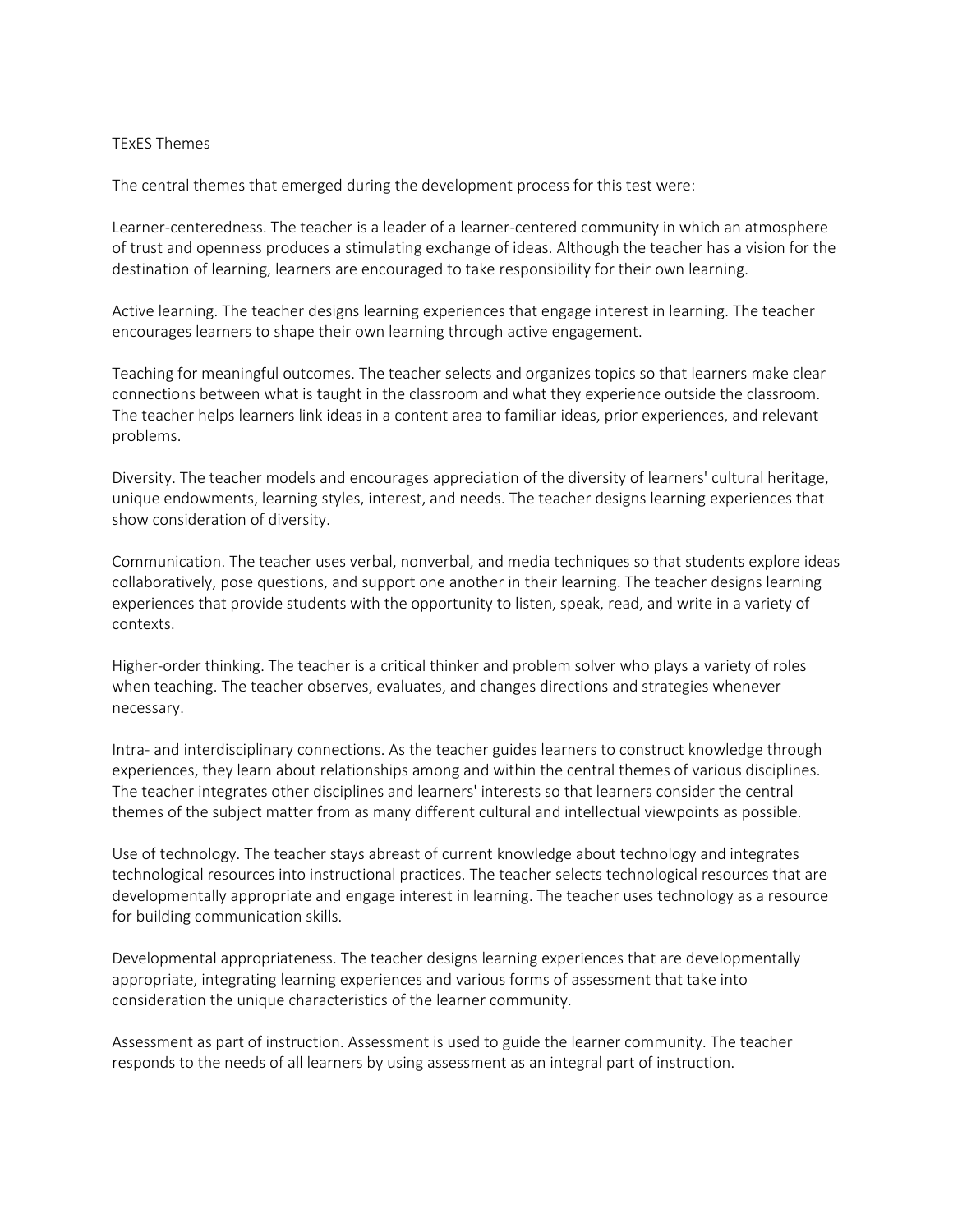The teacher as part of a larger learning community. The teacher communicates effectively as an advocate for each learner. With colleagues, the teacher works to create an environment in which taking risks, sharing new idea, and solving problems in an innovative way are supported and encouraged. With citizens, the teacher works to establish strong and positive ties between the school and the community.

Lifetime learning, including self-assessment. Because the teacher encourages learners to shape their own learning and guides learners to develop personally meaningful forms of self-assessment, learners develop an appreciation of learning as a lifelong process.

The competency statements are organized into four domains of content, as follows:

- 1. Designing Instruction and Assessment to Promote Student Learning
- 2. Creating a Positive, Productive Classroom Environment
- 3. Implementing Effective, Responsive Instruction and Assessment
- 4. Fulfilling Professional Roles and Responsibilities

Domain I - Designing Instruction and Assessment to Promote Student Learning (four competencies, approximately 31% of the test)

This domain focuses on what teachers need to know in order to design effective instruction appropriate for all students and that reflects an understanding of relevant content and is based on continuous and appropriate assessment.

Domain II – Creating a Positive, Productive Classroom Environment (two competencies, approximately 15% of the test)

This domain focuses on what teachers need to know in order to create a classroom environment of respect and rapport that fosters a positive climate for learning, equity, and excellence.

Domain III – Implementing Effective, Responsive Instruction and Assessment (four competencies, approximately 31% of the test)

This domain focuses on what teachers need to know in order to promote student learning, including providing responsive instruction that makes use of effective communication techniques, instructional strategies that actively engage students in the learning process, and timely, high-quality feedback. This domain also emphasizes the importance of teachers using technology-related terms, concepts, data input strategies, and ethical practices to make informed decisions about current technologies and their applications. Teachers also need to know how to identify task requirements, apply search strategies, and use current technology to efficiently acquire, analyze, and evaluate a variety of electronic information. Use of assessment as an integral part of instruction is also included in this domain along with the need for teachers to know how to plan, organize, deliver, and evaluate instruction.

Domain IV – Fulfilling Professional Roles and Responsibilities (approximately 23% of the test) This domain focuses on what teachers need to know in order to fulfill professional roles and responsibilities and adhere to legal and ethical requirements of the profession.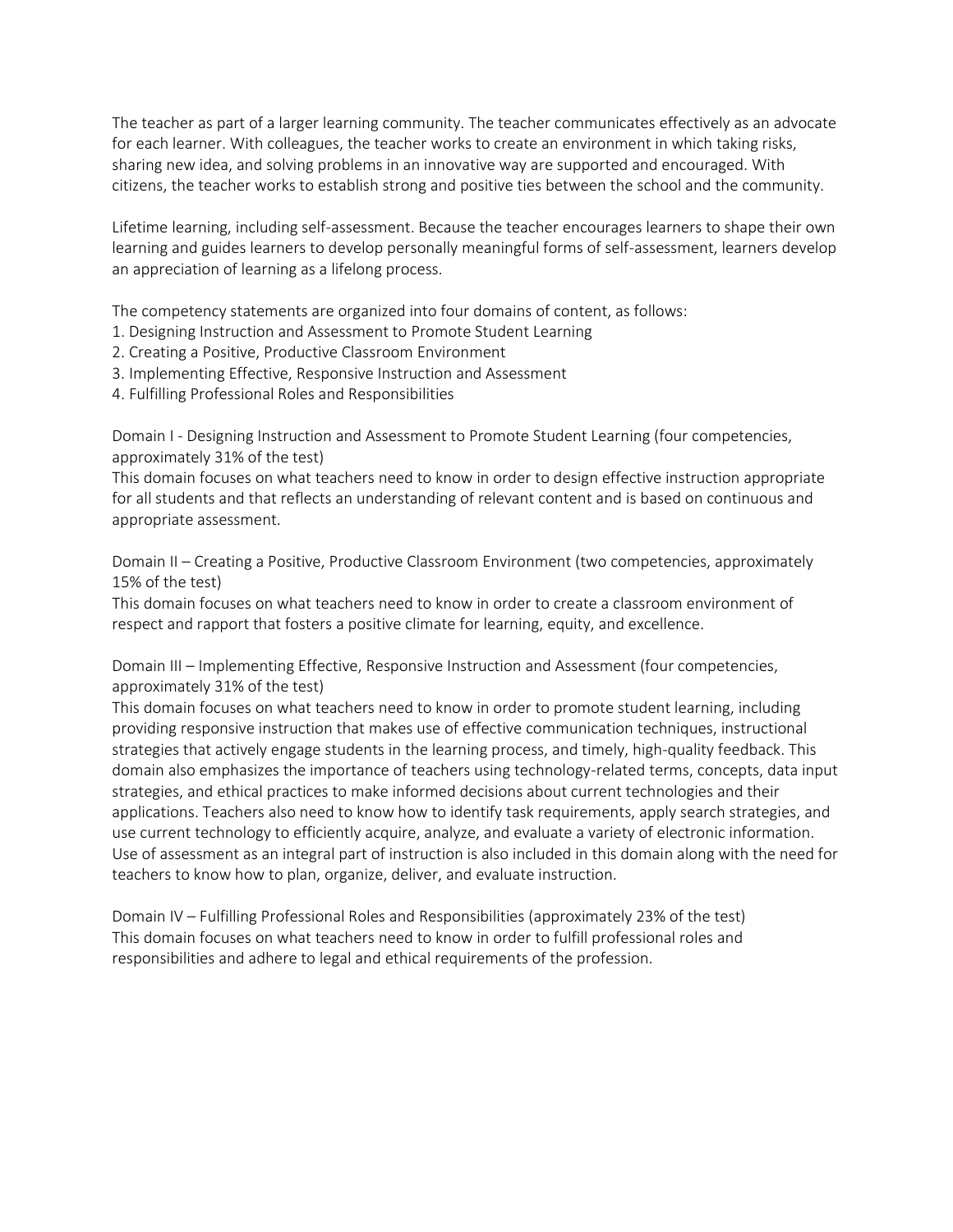#### Educator Preparation Program Complaint Process

<span id="page-28-0"></span>As defined by Texas Administrative Code 228.70, a candidate or former candidate in an Educator Preparation Program (EPP), an applicant for candidacy in an EPP, an employee or former employee of an EPP, a cooperating teacher, a mentor, a site supervisor, or an administrator in a public or private school that serves as a site for clinical teaching, internship or practicum experiences may submit, in accordance with subsection (c)(1) of this section, a complaint about an EPP for investigation and resolution. The complaint process allows individuals to seek redress in areas where they feel that the program did not fulfill requirements for certification or for actions that the individual feels are wrong.

Filing a Complaint

I. First step of the complaint process is to submit a written complaint to the director of the area of concern.

Director of Educator Preparation Services for:

Admission Policy Program Requirements Denial of Program Admission Individual Student Issue Removal from Program Certification **Other** 

Coordinator of Field Experiences for:

Field-Based Experiences

Observation and Feedback

Clinical Teaching Field supervisor

Site Supervisor

Department Head of Curriculum and Instruction or Department Head of Secondary Areas for: Denial of Departmental Screening

Program Faculty

**Other** 

II. If the complaint is not resolved at the first step the second step is to submit a signed written statement of complaints or concerns. A formal written public complaint must include the facts upon which the complaint is based. Anonymous or unsigned complaints will not be processed.

These procedures will be followed for response to a formal complaint regarding an issue involving the Educator Preparation Program.

1. The complainant shall initially file a formal complaint using the TSU-EPS Complaint Form to the Director of Educator Preparation Services. If the complaint is against the Director of Educator Preparation Services, then the complainant should submit the form to the Dean of the College of Education and Human Development.

> Director of Educator Preparation Services T-0790, Tarleton State University Stephenville, TX 76402

- 2. The complaint form must be signed and dated by the complainant and submitted within 30 business days of the alleged incident.
- 3. The Director of Educator Preparation Services will acknowledge receipt of the complaint, and an investigation will be conducted.